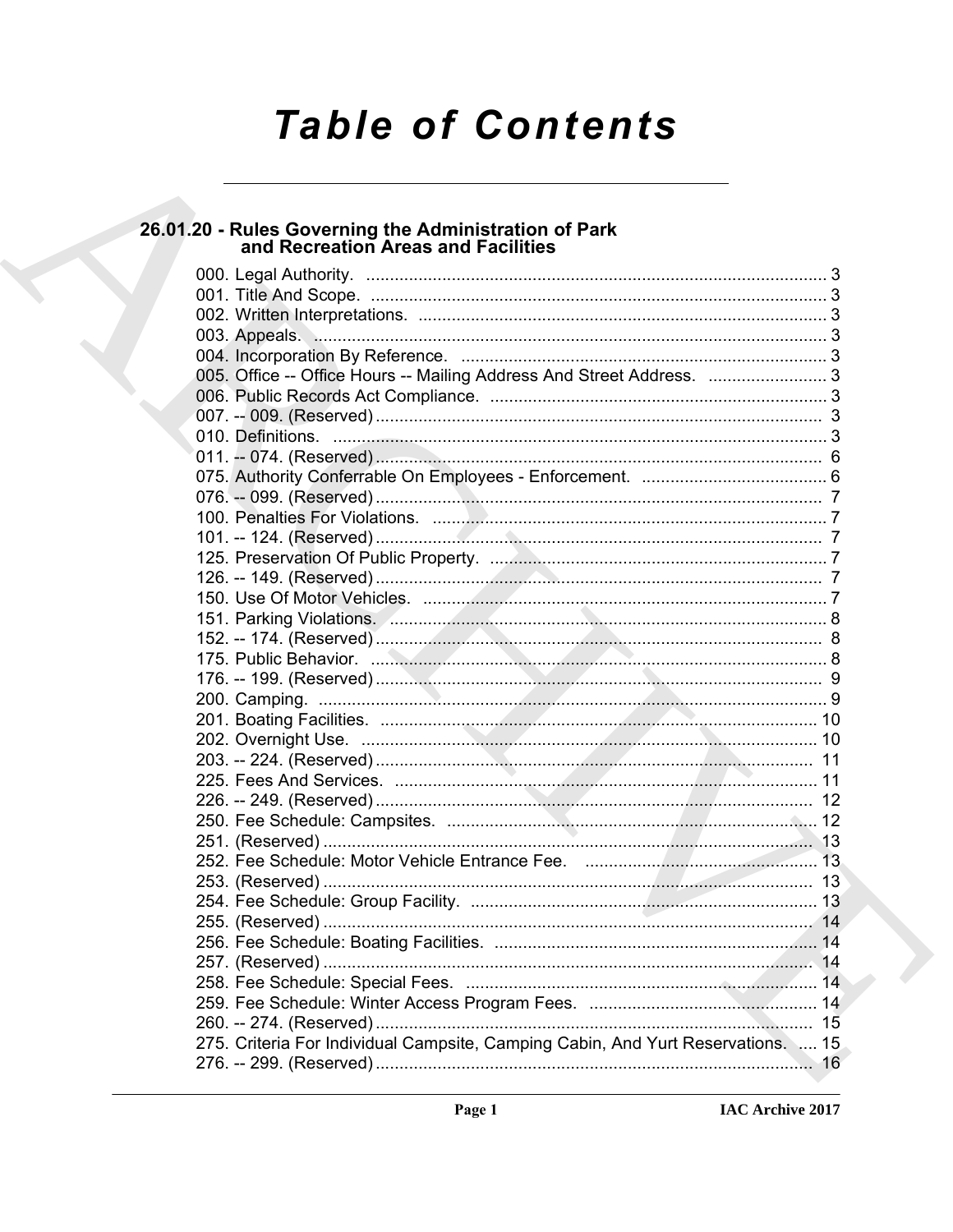# Table of Contents (cont'd)

| 401. Operational Guidelines For Non-traditional Recreational Activities.  16 |  |
|------------------------------------------------------------------------------|--|
|                                                                              |  |
|                                                                              |  |
|                                                                              |  |
|                                                                              |  |
|                                                                              |  |
|                                                                              |  |
|                                                                              |  |
|                                                                              |  |
|                                                                              |  |
|                                                                              |  |
|                                                                              |  |
|                                                                              |  |
| 576. Protection Of Historical, Cultural And Natural Resources.  17           |  |
|                                                                              |  |
|                                                                              |  |
|                                                                              |  |
|                                                                              |  |
|                                                                              |  |
|                                                                              |  |
|                                                                              |  |
|                                                                              |  |
|                                                                              |  |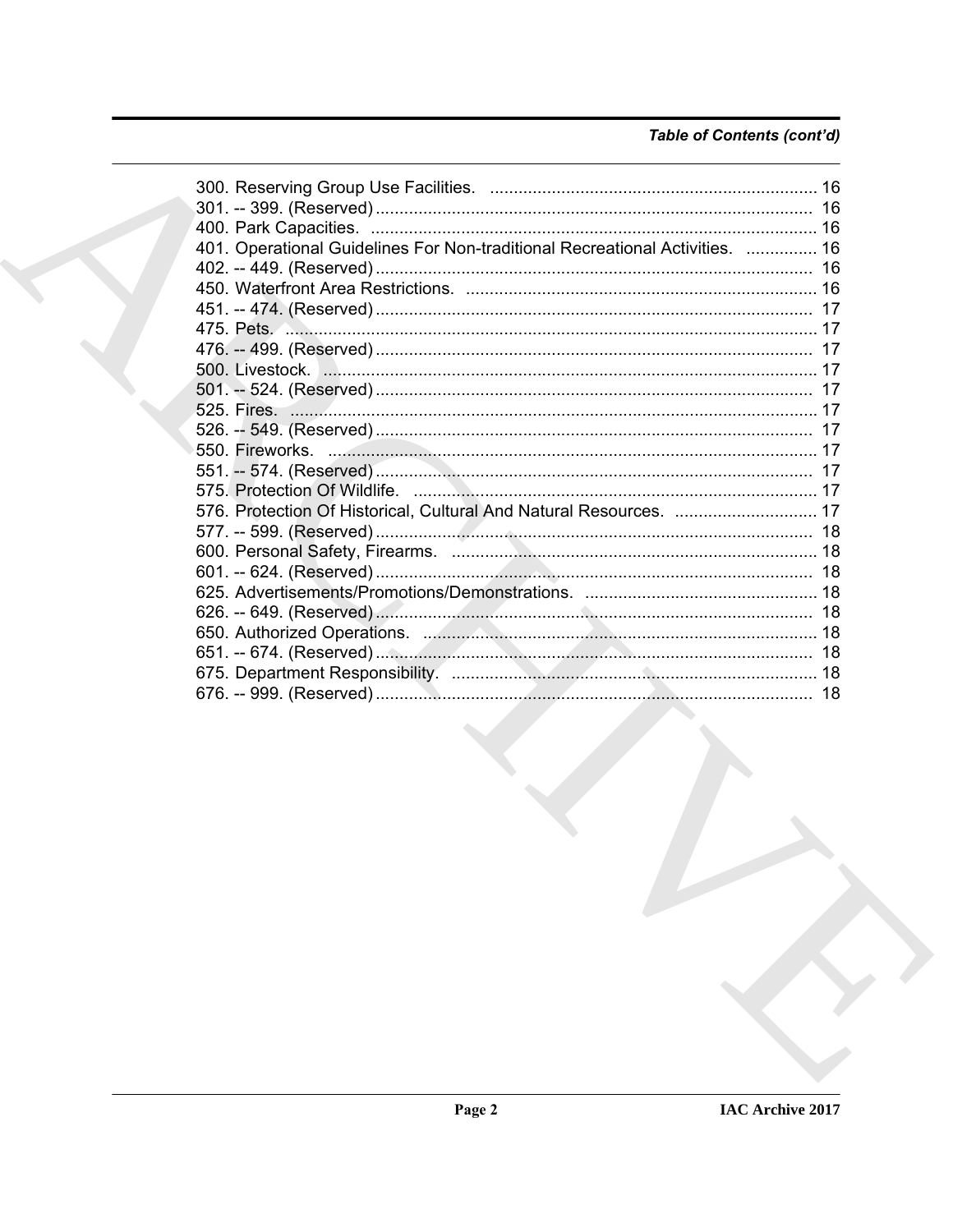#### **IDAPA 26 TITLE 01 CHAPTER 20**

#### **26.01.20 - RULES GOVERNING THE ADMINISTRATION OF PARK AND RECREATION AREAS AND FACILITIES**

#### <span id="page-2-1"></span><span id="page-2-0"></span>**000. LEGAL AUTHORITY.**

The Idaho Park and Recreation Board is authorized under Section 67-4223, Idaho Code, to adopt, amend, or rescind rules as may be necessary for the proper administration of Title 67, Chapter 42, Idaho Code, and the use and protection of lands and facilities subject to its jurisdiction. (1-1-94) protection of lands and facilities subject to its jurisdiction.

#### <span id="page-2-2"></span>**001. TITLE AND SCOPE.**

**01. Title**. The title of this chapter shall be cited in full as Idaho Department of Parks and Recreation Rules, IDAPA 26.01.20, "Rules Governing the Administration of Park and Recreation Areas and Facilities." (1-1-94)

**02. Scope**. This chapter establishes fees for and rules governing the use of lands and facilities administered by the Department, and establishes procedures for obtaining individual and group use reservations.

(1-1-94)

#### <span id="page-2-3"></span>**002. WRITTEN INTERPRETATIONS.**

**26.01.20 - RULES OOYENNING TRAINING OF PARK**<br> **ARCHITECTS**<br> **ARCHITECTS**<br> **ARCHITECTS**<br> **ARCHITECTS**<br> **ARCHITECTS**<br> **ARCHITECTS**<br> **ARCHITECTS**<br> **ARCHITECTS**<br> **ARCHITECTS**<br> **ARCHITECTS**<br> **ARCHITECTS**<br> **ARCHITECTS**<br> **ARCHI** This agency has written interpretations of these rules, in the form of explanatory comments accompanying the notice of proposed rulemaking that originally proposed the rules, or documentation of compliance with IDAPA 26.01.01.150, "Rules of Administrative Procedure of the Idaho Park and Recreation Board." These documents are available for public inspection and copying in the central office of the agency. (3-13-97)

#### <span id="page-2-4"></span>**003. APPEALS.**

Any person who may be adversely affected by a final decision, ruling, or direction of the director may appeal the decision, ruling, or direction as outlined under IDAPA 26.01.01.250, "Rules of Administrative Procedure of the Idaho Park and Recreation Board." (1-1-94)

#### <span id="page-2-5"></span>**004. INCORPORATION BY REFERENCE.**

No documents have been incorporated by reference into these rules. (3-16-04)

#### <span id="page-2-6"></span>005. OFFICE -- OFFICE HOURS -- MAILING ADDRESS AND STREET ADDRESS.

**Office Hours**. Central office hours are 8 a.m. to 5 p.m., Mountain Time, Monday through Friday, esignated by the state of Idaho. (3-30-06) except holidays designated by the state of Idaho.

**02. Mailing Address**. The mailing address for the central office is Idaho Department of Parks and Recreation, PO Box 83720, Boise, ID 83720-0065.

**Street Address**. The Central office of the Idaho Department of Parks and Recreation is located at gs Ave., Boise, ID 83716-8700. 5657 Warm Springs Ave., Boise, ID 83716-8700.

#### <span id="page-2-7"></span>**006. PUBLIC RECORDS ACT COMPLIANCE.**

Any records associated with these rules are subject to the provisions of the Idaho Public Records Act, Title 74, Chapter 1, Idaho Code. (3-16-04) Chapter 1, Idaho Code.

#### <span id="page-2-8"></span>**007. -- 009. (RESERVED)**

#### <span id="page-2-10"></span><span id="page-2-9"></span>**010. DEFINITIONS.**

As used in this chapter: (1-1-94)

# <span id="page-2-11"></span>**01. ADA Campsites and Facilities**. (3-30-06)

**a.** ADA Designated Campsites. Campsites that have been designated and built to meet ADA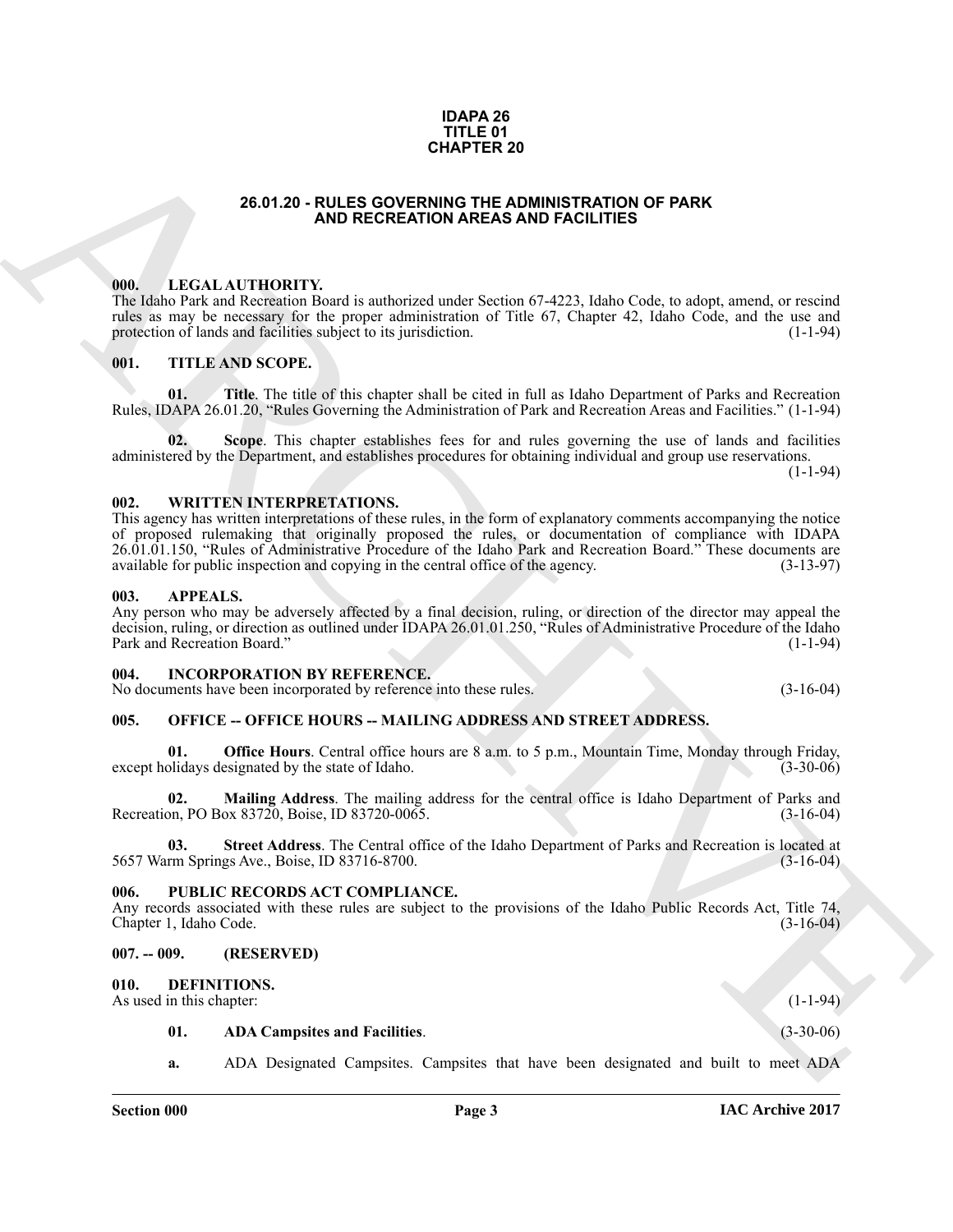accessibility requirements. These campsites are not managed exclusively for ADA use. (3-27-13)

<span id="page-3-1"></span>**b.** ADA Accessible Facilities. IDPR offers some facilities that provide for ADA accessibility. These are not managed exclusively for ADA use. (3-30-06) facilities are not managed exclusively for ADA use.

**02.** Annual Motor Vehicle Entrance Fee. A sticker that allows a single motor vehicle to enter Idaho ks without being charged a motor vehicle entrance fee. (3-27-13) State Parks without being charged a motor vehicle entrance fee.

**a.** The Annual Motor Vehicle Entrance Fee sticker expires December 31 of the year issued. (3-27-13)

**b.** The Annual Motor Vehicle Entrance Fee sticker may be purchased at any Idaho State Park, the partment of Parks and Recreation central or regional offices, or online. (3-27-13) Idaho Department of Parks and Recreation central or regional offices, or online.

**c.** Automobiles, Trucks, Motorhomes. The sticker must be permanently affixed on the lower corner of the driver's side windshield. (3-27-13)

**d.** All-Terrain Vehicles (ATVs), Utility Type Vehicles (UTVs), Specialty Off-Highway Vehicles (SOHVs). The sticker must be permanently affixed on the rear fender.

**e.** Motorbikes. The sticker must be permanently affixed on the rider's right fork. (3-27-13)

**f.** Snowmobiles. The sticker must be permanently affixed to the right side of the cowling located just e hood, to the right of the validation sticker. It must be visible and legible at all times. (4-11-15) below the hood, to the right of the validation sticker. It must be visible and legible at all times.

**03.** Annual Motor Vehicle Entrance Fee Replacement. Replacement due to a motor vehicle sale or to an existing annual motor vehicle entrance fee sticker. (3-27-13) damage to an existing annual motor vehicle entrance fee sticker.

**a.** The applicant must apply at any Idaho State Park, at the Idaho Department of Parks and Recreation regional offices, or online for replacement sticker. (3-27-13) central or regional offices, or online for replacement sticker.

<span id="page-3-2"></span>**b.** Proof of purchase must be established. (3-27-13)

**c.** Display and placement of the replacement sticker will comply with Subsections 010.02.c. through of this Chapter. (3-27-13)  $010.02$ .f. of this Chapter.

**04.** Board. The Idaho Park and Recreation Board, a bipartisan, six (6) member Board, appointed by the Governor. (3-13-97) Governor. (3-13-97)

<span id="page-3-3"></span>**05. Camping Unit**. A camping unit is the combined equipment and people capacity that a site or vill accommodate. (3-30-06) facility will accommodate.

**Equivariant of Paints and Reizvestion**<br>
accounted, these contents relations to our issues of the set of Paints in Reizvesties Archives<br>
accounted as the contents relative principal methods for principal methods for a SAD **a.** Campsites. Maximum capacity limits on each campsite are subject to each site's design and size. Unless otherwise specified, and provided the combined equipment and people fit within the designated camping area of the site selected, the maximum capacity will be one (1) family unit or a party of no more than eight  $(8)$  persons, two (2) tents and two (2) motor vehicles. No more than one (1) RV may occupy a site. Two (2) motorcycles are the equivalent of one (1) motor vehicle when determining campsite capacity. Each motorcycle will be subject to the<br>(3-29-17) MVEF. (3-29-17)

**b.** Facilities. Maximum capacity limits on each facility are subject to each facility's design and size. The combined equipment and people occupying a facility must fit within the designated areas of the facility selected. (3-30-06)

# <span id="page-3-0"></span>**06. Camping Day**. (3-30-06)

**a.** For individual and group campsites the period between 2 p.m. of one (1) calendar day and 1 p.m. of wing calendar day. (3-30-06) the following calendar day.

**Section 010 Page 4**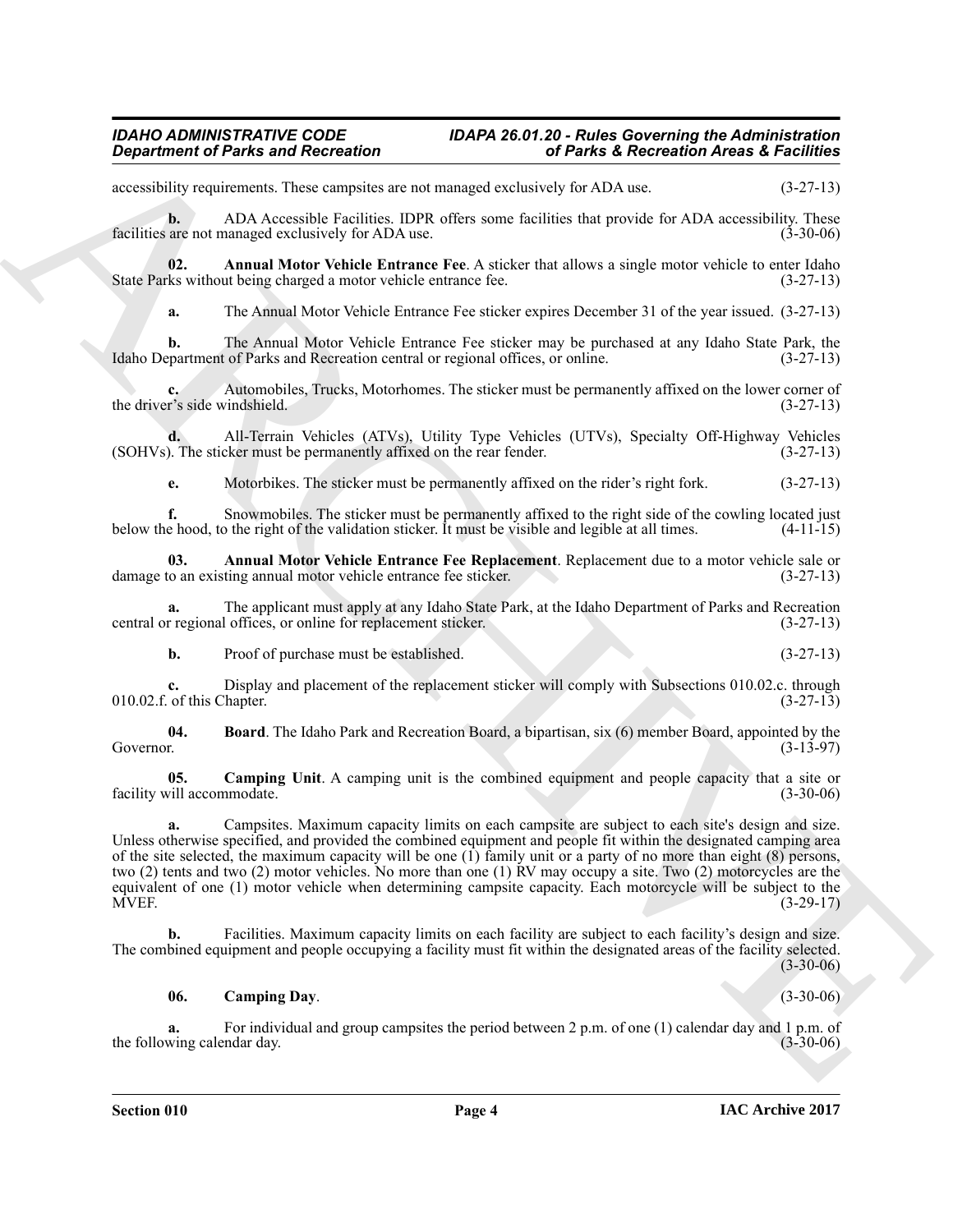**b.** For individual and group camping facilities, the period between 3 p.m. of one (1) calendar day and of the following calendar day. (3-30-06) 12 noon of the following calendar day.

<span id="page-4-0"></span>**07. Campsite**. (3-30-06)

**a.** Individual. An area within an IDPR managed campground designated for camping use by an al camping unit or camping party. individual camping unit or camping party.

**b.** Group. An area within an IDPR managed campground designated for group camping use or a block of individual campsites designated for group use within a campground primarily managed for individual use.

(3-30-06)

**c.** Facility, Individual. A camping structure within an IDPR managed campground or area designated ing use by an individual camping party. (3-30-06) for camping use by an individual camping party.

**d.** Facility, Group. A camping structure within an IDPR managed campground or area designated for group use. (3-30-06) group use.  $(3-30-06)$ 

**08. Day Use**. Use of any non-camping lands and/or facilities between the hours of 7 a.m. and 10 p.m. herwise posted. (3-30-06) unless otherwise posted.

<span id="page-4-3"></span><span id="page-4-2"></span><span id="page-4-1"></span>**09. Department**. The Idaho Department of Parks and Recreation. (1-1-94)

**10. Designated Beach**. Waterfront areas designated by the park manager or designee for water-based recreation activities. The length and width of each designated beach shall be visibly identified with signs. (3-30-06)

**11. Designated Roads and Trails**. Facilities recognizable by reasonable formal development, signing, or posted rules.

<span id="page-4-7"></span><span id="page-4-6"></span><span id="page-4-5"></span><span id="page-4-4"></span>**12. Director**. The Director and chief administrator of the Department, or the designee of the Director. (1-1-94)

**13.** Dock and Boating Facility. Floats, piers, and mooring buoys owned or operated by the Department. (3-13-97) Department. (3-13-97)

**14. Encroachments**. Non-recreational uses of lands under the control of the Board including any n for personal, commercial, or governmental use by a non-Department entity. (4-4-13) utilization for personal, commercial, or governmental use by a non-Department entity. (4-4-13)

**15. Extra Vehicle**. An additional motor vehicle without built in sleeping accommodations registered to a camp site.  $(3-27-13)$ a camp site.  $(3-27-13)$ 

<span id="page-4-9"></span><span id="page-4-8"></span>**16. Facilities**. (3-30-06)

**a.** Individual. A camping structure within an IDPR managed campground or area designated for use by an individual camping party.  $(3-30-06)$ camping use by an individual camping party.

**b.** Group. A camping structure within an IDPR managed campground or area designated for group (3-30-06)  $use.$  (3-30-06)

<span id="page-4-10"></span>**17.** Group Use. Twenty-five (25) or more people, or any group needing special considerations or as from normal Department rules or activities. deviations from normal Department rules or activities.

**Equation of Paints and Recitations** (a) **F** Radis 2 Recreation Arcsec 3 Facilities<br>
12 noon the base of Radis and Recitations (b) the state of the state of the state of the state of the state of the state of the state of **18. Idaho State Parks Passport**. A sticker, purchased from any county Department of Motor Vehicles' office in the state of Idaho, that matches a particular motor vehicle license number and expiration date, allowing that vehicle to enter Idaho State Parks without being charged a motor vehicle entrance fee. (3-27-13) vehicle to enter Idaho State Parks without being charged a motor vehicle entrance fee.

**a.** Idaho State Parks Passport sticker expires concurrent with the expiration of that vehicle's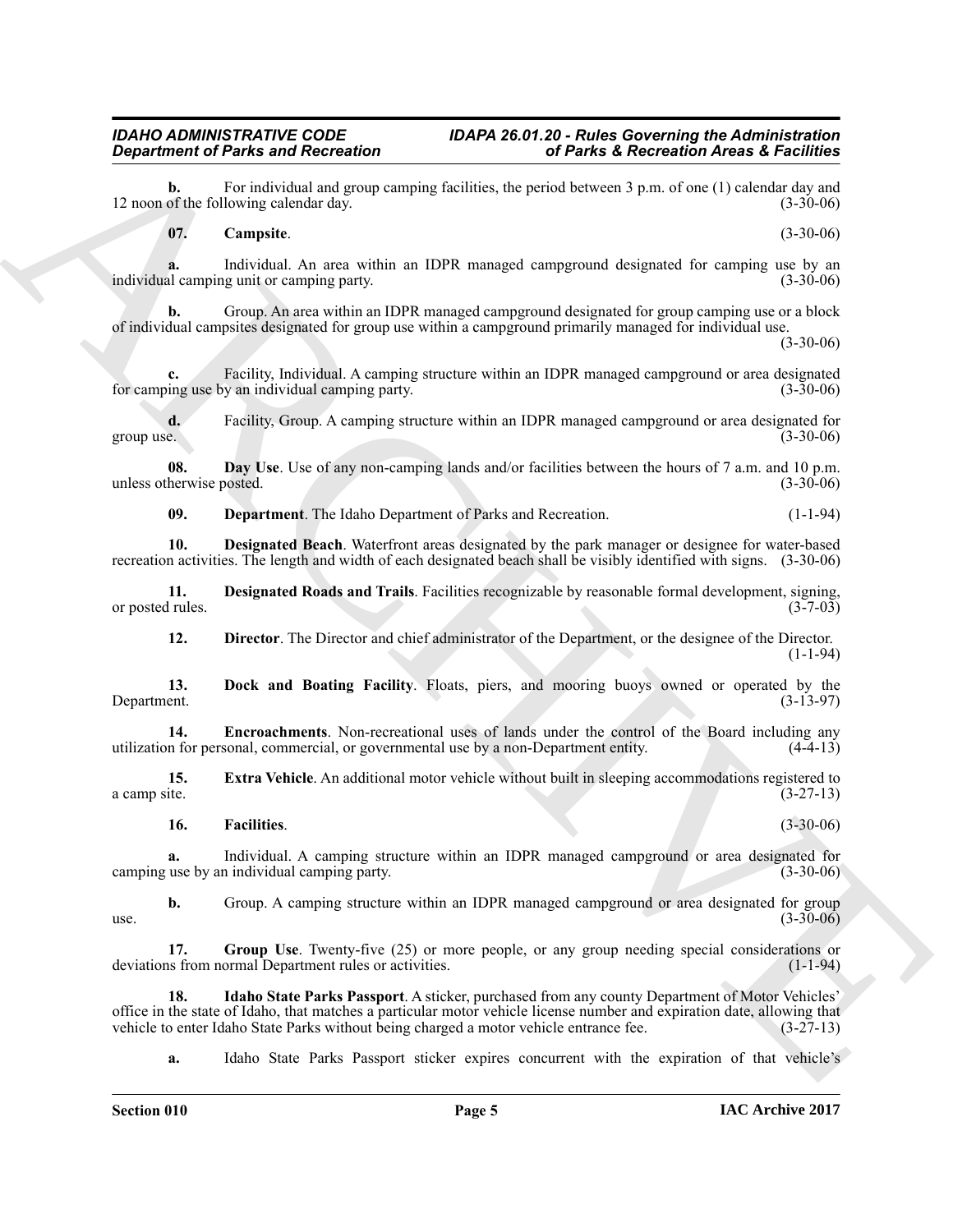registration. (3-27-13)

**b.** Display and placement of the Idaho State Parks Passport will comply with Subsections 010.02.c. through 010.02.f. of this rule.  $(3-27-13)$ 

**19.** Idaho State Parks Passport Replacement. Replacement due to a motor vehicle registration or damage to an existing passport. transfer or damage to an existing passport.

**a.** The applicant must apply in person to their county Department of Motor Vehicles' office for this replacement sticker. (3-27-13)

**b.** Display and placement of the replacement sticker will comply with Subsections 010.02.c. through of this rule. (3-27-13)  $010.02$ .f. of this rule.

<span id="page-5-4"></span>**20. Motor Vehicle**. Every vehicle that is self-propelled except for vehicles moved solely by human demotorized wheelchairs. (3-27-13) power and motorized wheelchairs.

**21. Motor Vehicle Entrance Fee (MVEF)**. A fee charged for entry to or operation of a motor vehicle in an Idaho State Park. Day use expires at 10 p.m. on date of purchase or as posted; overnight camping use expires upon checkout which is 1 p.m. for a campsite and 12 noon for a facility. (3-27-13) upon checkout which is  $1$  p.m. for a campsite and  $12$  noon for a facility.

<span id="page-5-5"></span>**22. Overnight Use**. Use of any non-camping lands for the parking of motor vehicles or trailers not d with a campsite between the hours of 10 p.m. and 7 a.m. unless otherwise posted. (4-4-13) associated with a campsite between the hours of 10 p.m. and 7 a.m. unless otherwise posted.

<span id="page-5-6"></span>**23. Overnight Use Fee**. A fee charged for overnight use of non-camping lands between the hours of 10 p.m. and  $7$  a.m.

<span id="page-5-7"></span>**24. Park or Program Manager**. The person, designated by the Director, responsible for administering ryising particular lands, facilities, and staff that are under the jurisdiction of the Department. (3-7-03) and supervising particular lands, facilities, and staff that are under the jurisdiction of the Department.

**Considered of Parks and Recreation**<br>
results and Recreation **Constant in the state of the state of the state of Parks 2. Recreation Areas 3. Fedinese<br>
results and the state property of the laboration of the state and con 25. Recreational Vehicle (RV)**. A "recreational vehicle" means a vehicular type unit primarily designed as temporary living quarters for recreational, camping, or travel use, which either has its own motive power or is mounted on or drawn by another vehicle. The entities are travel trailer, camping trailer, truck camper, fifth-wheel trailer, and motorhome. It does not include pickup hoods, shells, or canopies designed, created, or modified for occupational use. (Section 39, Idaho Code) (3-27-13) occupational use. (Section 39, Idaho Code)

<span id="page-5-10"></span>**26. Standard Amenities**. Campsite with no serviced amenities. (3-30-06)

<span id="page-5-9"></span>**27. Serviced Amenities**. Serviced campsite amenities includes water, electricity, or sewer. (3-30-06)

<span id="page-5-11"></span><span id="page-5-8"></span>**28. Primary Season**. The time of the year when the majority of use occurs at a park facility. (3-7-03)

**29. Vessel**. Every description of watercraft, including a seaplane on the water, used or capable of being used as a means of transportation on water, but not including float houses, diver's aids operated and designed primarily to propel a diver below the surface of the water, and non-motorized devices not designed or modified to be used as a means of transportation on the water such as inflatable air mattresses, single inner tubes, and beach and water toys as defined in Section 67-7003(22). Idaho Code. (3-7-03) water toys as defined in Section  $67-7003(22)$ , Idaho Code.

<span id="page-5-12"></span>**30. Vessel Length**. The distance measured at the centerline at the highest point above the waterline from the fore-part of the outer hull at the bow to the aft-part of the outer hull at the stern, excepting any bowsprits, railings or extraneous or additional equipment. (3-13-97) railings or extraneous or additional equipment.

### <span id="page-5-0"></span>**011. -- 074. (RESERVED)**

# <span id="page-5-1"></span>**075. AUTHORITY CONFERRABLE ON EMPLOYEES - ENFORCEMENT.**

<span id="page-5-3"></span><span id="page-5-2"></span>**01. Director Authority**. The Director may, pursuant to Section 67-4239, Idaho Code, authorize any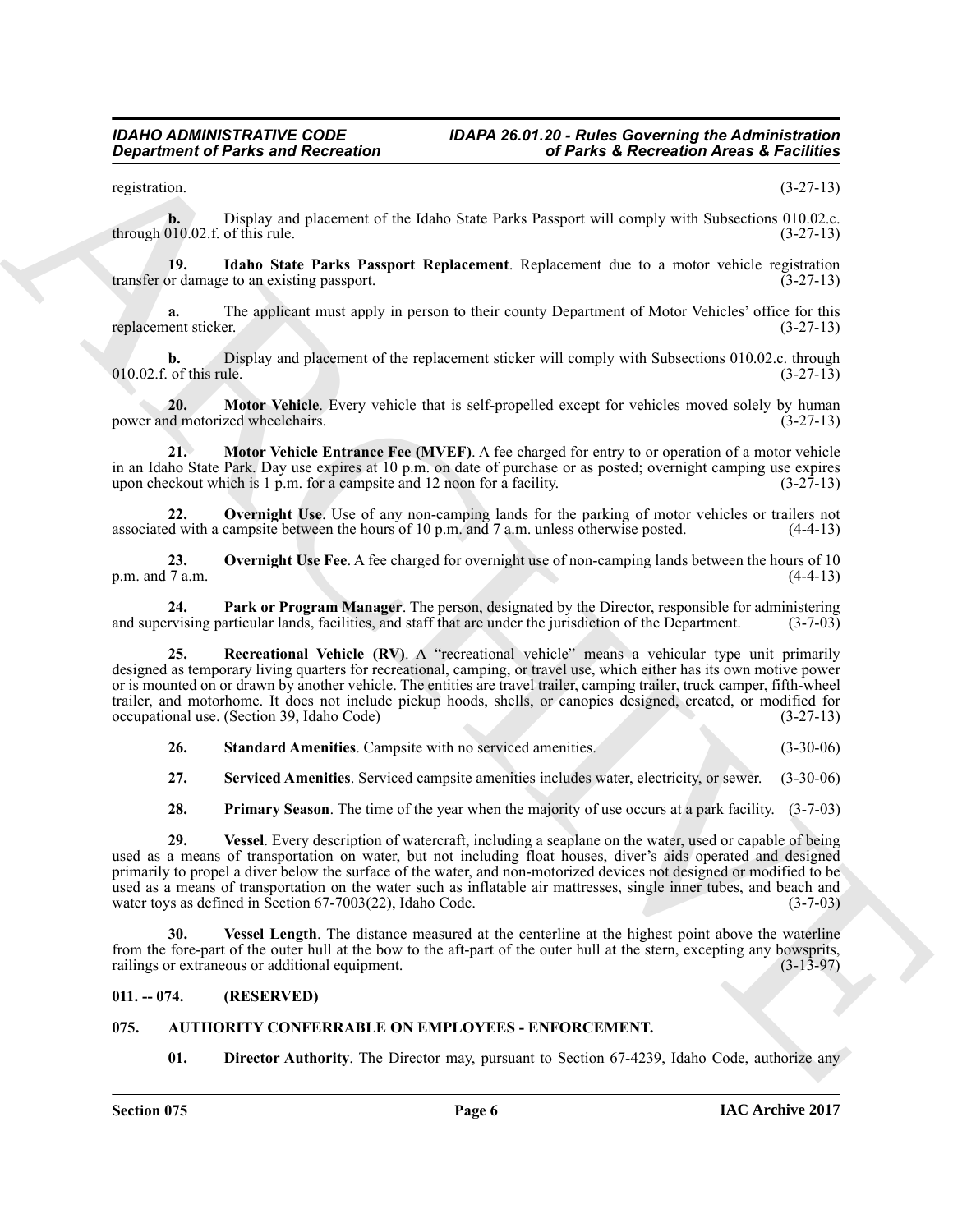employee of the Department to exercise any power granted to, or perform any duty imposed upon the Director. (3-7-03)

<span id="page-6-6"></span>**02. Park Manager Authority**. The park manager or designee may establish and enforce all rules, including interim rules. Interim rules shall apply to the public safety, use, and enjoyment or protection of natural, cultural, or other resources within lands administered by the Department. Those rules shall be posted for public view and shall be consistent with established state laws and these rules. Interim rules shall expire in one hundred twenty (120) days from the established effective date unless approved by the Board. (3-30-06)

### <span id="page-6-0"></span>**076. -- 099. (RESERVED)**

#### <span id="page-6-7"></span><span id="page-6-1"></span>**100. PENALTIES FOR VIOLATIONS.**

Failure of any person, persons, partnership, corporation, concessionaire, association, society, or any fraternal, social or other organized groups to comply with these rules shall constitute an infraction. (3-30-06) or other organized groups to comply with these rules shall constitute an infraction.

<span id="page-6-8"></span>**01. Civil Claim**. The penalty established in Section 100 of this chapter shall not prevent the Department from filing a civil claim against a violator to collect damages incurred to lands, resources, or facilities administered by the Department. (3-13-97) administered by the Department.

<span id="page-6-9"></span>**02. Violators**. In addition to the penalty provided in Section 100 of this chapter, or any other existing laws of the state of Idaho, any person failing to comply with any section of these rules or federal, state, or local laws, rules, or ordinances applicable under the circumstances, shall be a trespasser upon state land and subject to expulsion from any state park area for a period of time not less than forty-eight (48) hours. (3-7-03) from any state park area for a period of time not less than forty-eight  $(48)$  hours.

### <span id="page-6-2"></span>**101. -- 124. (RESERVED)**

#### <span id="page-6-10"></span><span id="page-6-3"></span>**125. PRESERVATION OF PUBLIC PROPERTY.**

The destruction, injury, defacement, removal, or disturbance in or of any public building, sign, equipment, monument, statue, marker, or any other structures; or of any tree, flower, or other vegetation; or of any cultural artifact or any other public property of any kind, is prohibited unless authorized by the park manager of a specific area.  $(3-30-06)$ 

### <span id="page-6-11"></span><span id="page-6-4"></span>**126. -- 149. (RESERVED)**

#### <span id="page-6-5"></span>**150. USE OF MOTOR VEHICLES.**

*General of Parks and Recreasion*<br> **Consider the Universe and Recreasion**<br>
Support to the Universe and Recreasion (and the Universe and International or the Universe and the Universe and the Universe and the Universe an Except where otherwise provided, motor vehicles may enter or be operated in park and recreation areas and facilities only upon payment of the motor vehicle entrance fee or display of a valid Idaho state Parks Passport or Annual Motor Vehicle Entrance Fee sticker. All motor vehicles shall stay on authorized established Department roadways or parking areas except for trails and areas which are clearly identified by signs for off-road use. Drivers and motor vehicles operated within lands administered by the Department shall be licensed or certified as required under state law. The operators of all motor vehicles shall comply with the motor vehicle entrance fee requirements, speed and traffic rules of the Department, and all other federal, state, local laws, and ordinances governing traffic on public roads. (3-27-13)

<span id="page-6-14"></span>**01. Use of Parking Spaces for Persons With a Disability**. Special zones and parking spaces within state parks are designated and signed for exclusive use by vehicles displaying a special license plate or card denoting<br>legal handicap status as provided in Section 49-213. Idaho Code. (3-7-03) legal handicap status as provided in Section 49-213, Idaho Code.

<span id="page-6-13"></span>**Overdriving Road Conditions and Speeding Prohibited**. No person shall drive a vehicle at a speed greater than the posted speed or a reasonable and prudent speed under the conditions, whichever is less. Every person shall drive at a safe and appropriate speed when traveling on park roads, in congested areas, when pedestrians or bicyclists are present, or by reason of weather or hazardous highway conditions as provided in Section 49-654, Idaho Code. (3-7-03)

<span id="page-6-12"></span>**03. Motorcycle and ATV Safety Helmets**. Persons under eighteen (18) years of age shall wear a protective safety helmet when riding upon a motorcycle or an all-terrain vehicle as operator or passenger as provided<br>(3-30-06) (3-30-06)  $\overline{\text{in}}$  Section 49-666, Idaho Code.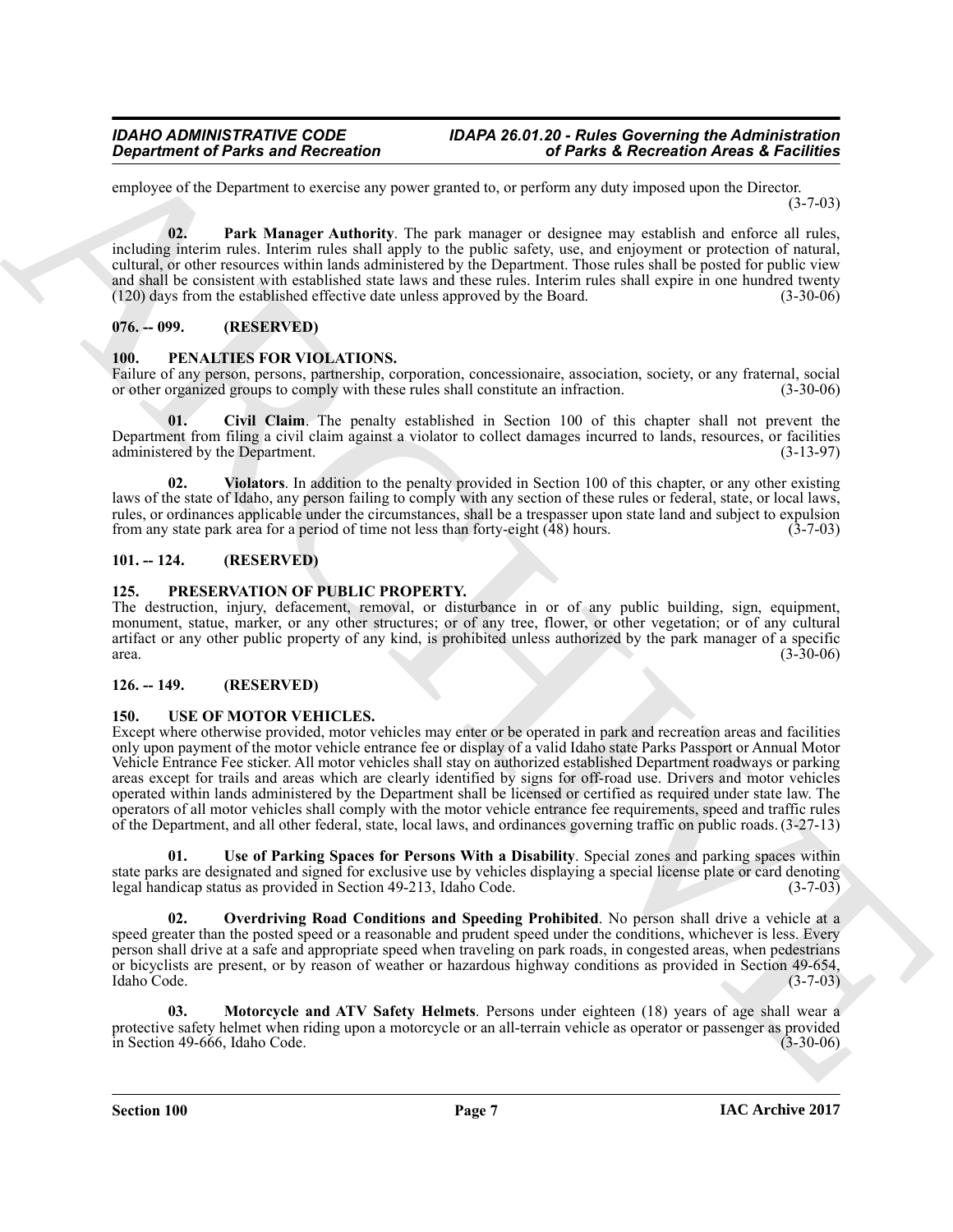<span id="page-7-18"></span>**04. Snowmobile Operation Limited**. No person shall operate a snowmobile on any regularly plowed park road unless authorized by park manager or designee. Access on non-plowed roads and trails shall only be permitted when authorized by the park manager. permitted when authorized by the park manager.

<span id="page-7-14"></span>**05. Compliance With Posted Regulatory Signs Required**. Persons operating vehicles within state parks are required to obey posted regulatory signs as provided in Section 49-807, Idaho Code. (3-7-03)

<span id="page-7-15"></span>**06. Obedience to Traffic Direction Required**. No person shall willfully fail or refuse to comply with any lawful order or directions of any park employee invested with authority to direct, control, or regulate traffic within a state park. (3-30-01) within a state park.

<span id="page-7-17"></span>**07.** Restrictions. The operation of motor vehicles within a designated campground is restricted to nd egress to a campsite or other in-park destination by the most direct route. (3-27-13) ingress and egress to a campsite or other in-park destination by the most direct route.

<span id="page-7-16"></span>**08. Official Use**. This rule does not prohibit official use of motor vehicles by Department employees e within lands administered by the Department. (3-27-13) anywhere within lands administered by the Department.

### <span id="page-7-8"></span><span id="page-7-3"></span><span id="page-7-0"></span>**151. PARKING VIOLATIONS.**

<span id="page-7-5"></span>**01. Land or Facilities Administered by the Department**. No person shall stop, stand, or park a motor vehicle or trailer anywhere within land or facilities administered by the Department unless proof of payment of all<br>required fees or other lawful authorization for entry is plainly visible and properly displayed. (4-4-13) required fees or other lawful authorization for entry is plainly visible and properly displayed.

*Department of Paints and Reichmann in European Control in the March 2 Recentration Architecture of the Control in the Control in the Control in the Control in the Control in the Control in the Control in the Control in* **02. Designated Campgrounds**. No person shall stop, stand, or park a motor vehicle within designated campgrounds unless proof of payment of the applicable campsite fees as set forth in Section 250 of this chapter is plainly visible and properly displayed on either the lower windshield or dashboard of the driver's side of the vehicle.  $(4-4-13)$ 

<span id="page-7-6"></span>**03. Designated Overnight Use Area**. Except for authorized campers, no person shall stop, stand, park, or leave a motor vehicle or trailer unattended outside day use hours unless the motor vehicle or trailer is in a designated overnight use area and proof of payment of the overnight-use fee is plainly visible and properly displayed.  $(4-4-13)$ 

<span id="page-7-7"></span>**04. Fee Collection Surcharge**. Any person stopping, standing, or parking a motor vehicle or trailer without payment of all required fees is subject to the fee collection surcharge as provided in Subsection 225.06 of this chapter. chapter. (4-4-13)

<span id="page-7-4"></span>**05. Citations for Violations**. Citations for violations of this Section may be issued to the operator of the motor vehicle. If the operator cannot be readily identified, the citation may be issued to the registered owner or lessee of the motor vehicle, subject to the provisions of Section 67-4237, Idaho Code. (4-4-13) lessee of the motor vehicle, subject to the provisions of Section 67-4237, Idaho Code.

### <span id="page-7-9"></span><span id="page-7-1"></span>**152. -- 174. (RESERVED)**

### <span id="page-7-2"></span>**175. PUBLIC BEHAVIOR.**

<span id="page-7-13"></span>**Resisting and Obstructing a Park Employee Prohibited**. Persons shall not willfully resist, delay, obstruct, or interfere with any park employee in his duties to protect the state's resources and facilities and to provide a safe place to recreate. (3-30-01) (3-30-01)

<span id="page-7-10"></span>**02. Day Use**. Between the hours of 10 p.m. and 7 a.m., unless otherwise posted, all personal property removed from the day use area. must be removed from the day use area.

**03. Quiet Hours**. Within lands administered by the Department, the hours between 10 p.m. and 7 a.m. shall be considered quiet hours unless otherwise posted. During that time, users are restricted from the production of noise that may be disturbing to other users. noise that may be disturbing to other users.

<span id="page-7-12"></span><span id="page-7-11"></span>**04. Noise**. Amplified sound, poorly muffled vehicles, loud conduct, or loud equipment are prohibited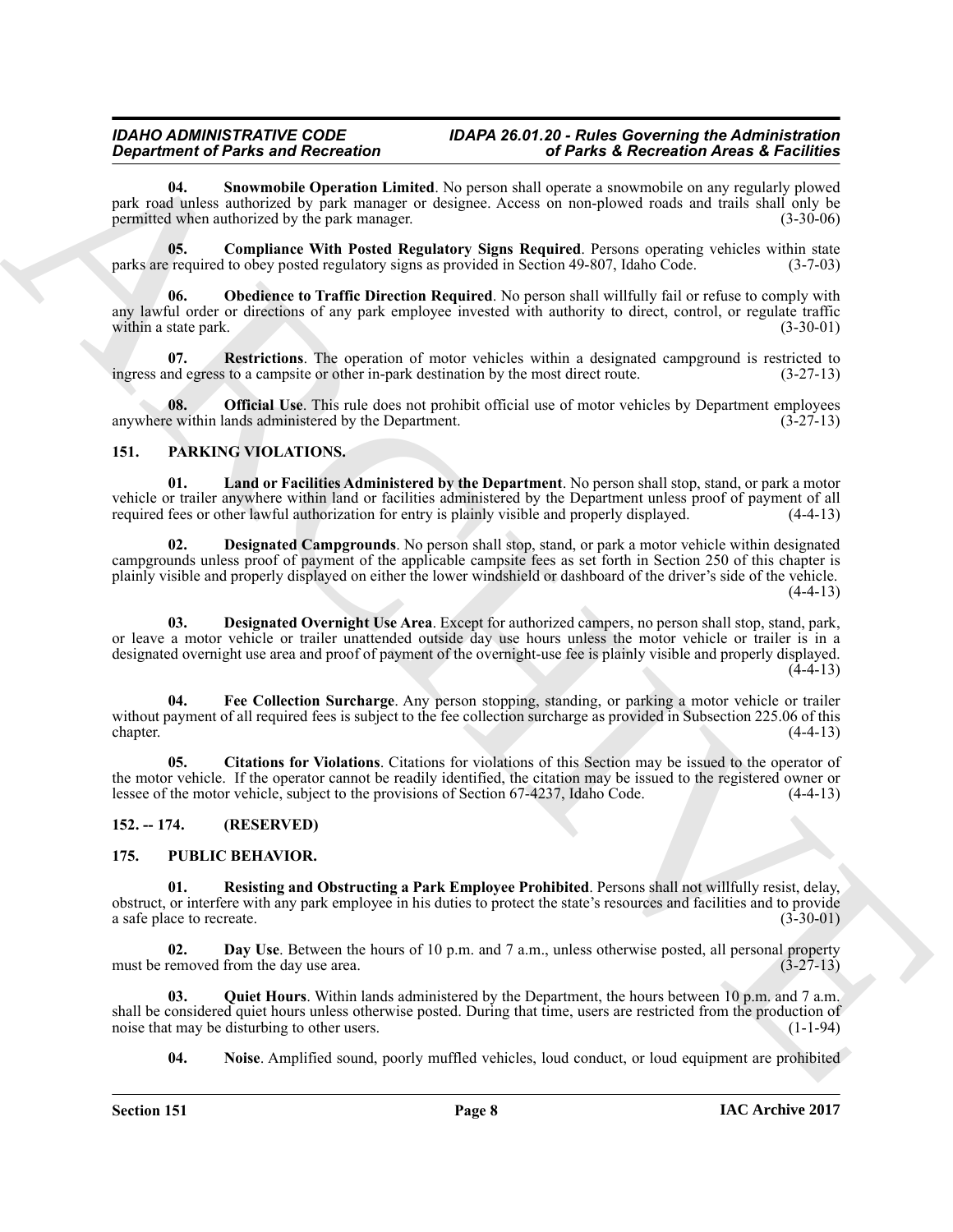within lands administered by the Department, except in designated areas or by authority of the park manager. (1-1-94)

**05. Alcohol**. State laws regulating alcoholic beverages and public drunkenness shall be enforced within lands administered by the Department. (3-30-01)

<span id="page-8-15"></span><span id="page-8-14"></span><span id="page-8-13"></span>**06. Littering**. Littering is prohibited within lands administered by the Department. (1-1-94)

**07. Smoking**. State Park facilities are designated as "smoke free" areas. Persons shall not smoke within park structures or at posted outdoor areas. (3-30-01)

<span id="page-8-0"></span>**176. -- 199. (RESERVED)**

# <span id="page-8-2"></span><span id="page-8-1"></span>**200. CAMPING.**

<span id="page-8-10"></span>**01. Occupancy**. Camping shall be permitted only in designated campsites, areas, or facilities. A campsite or facility will be determined occupied only after all required fees have been paid, registration information completed, and all permits properly displayed. Unique circumstances may arise, and specific sites or facilities by virtue of design may require exceptions to the capacity limits. (3-27-13)

<span id="page-8-12"></span>**02. Self Registration**. In those areas so posted, campers shall register themselves for the use of campsites and facilities, paying all required fees as provided for herein and in accordance with all posted instructions. (3-27-13)

<span id="page-8-7"></span>**03. Length of Stay**. Except as provided herein, no person, party or organization may be permitted to camp on any lands administered by the Department for more than fifteen (15) days in any thirty (30) consecutive day period. This applies to both reservation and "first come first served" customers. The IDPR Operations Division<br>Administrator or designee may authorize shorter or longer periods for any individual area. (3-30-06) Administrator or designee may authorize shorter or longer periods for any individual area.

<span id="page-8-11"></span>**04. Registration Required**. All required fees must be paid, registration information completed, and all permits properly displayed prior to occupying a campsite or facility. Saving or holding campsites or facilities for individuals not physically present at the time of registration for "first come first served" camping is prohibited.

(3-27-13)

<span id="page-8-5"></span>**05.** Condition of Campsite. Campers shall keep their individual or group campsite or facility and (3-30-06) areas clean. other use areas clean.

<span id="page-8-8"></span>**06. Liquid Waste Disposal**. All gray water and sewage wastes shall be held in self-contained units or collected in water-tight receptacles in compliance with state adopted standards and dumped in sanitary facilities provided for the disposal of such wastes. (3-30-01) provided for the disposal of such wastes.

<span id="page-8-9"></span><span id="page-8-3"></span>**07. Motorized Equipment**. No generators or other motorized equipment emitting sound and exhaust are permitted to be operated during quiet hours. (7-1-93)

**Consideration of Paints and Reizvolution**<br>
scribtures and Reizvolution correspondents and the set of Paints at Reizvolution and the set of consideration of the set of the set of the set of the set of the set of the set o **08. Campsite Parking**. All motor vehicles and trailers, shall fit entirely within the campsite parking pad/area provided with the assigned individual or group campsite or facility. All equipment that does not fit entirely within the designated campsite parking area shall be parked at another location within the campground, or outside the campground, as may be designated by the park manager or designee. If no outside parking is available, the park manager or designee may require the party to register on a second campsite, if available. (3-27-13) manager or designee may require the party to register on a second campsite, if available.

**09. Equipment**. All camping equipment and personal belongings of a camper shall be maintained within the assigned individual or group campsite or facility perimeter. (3-30-06)

### <span id="page-8-6"></span><span id="page-8-4"></span>**10. Check Out**. (3-30-06)

**a.** Campsite. Campers are required to check out and leave a clean individual or group campsite by 1 he day following the last paid night of camping. (3-30-06) p.m. of the day following the last paid night of camping.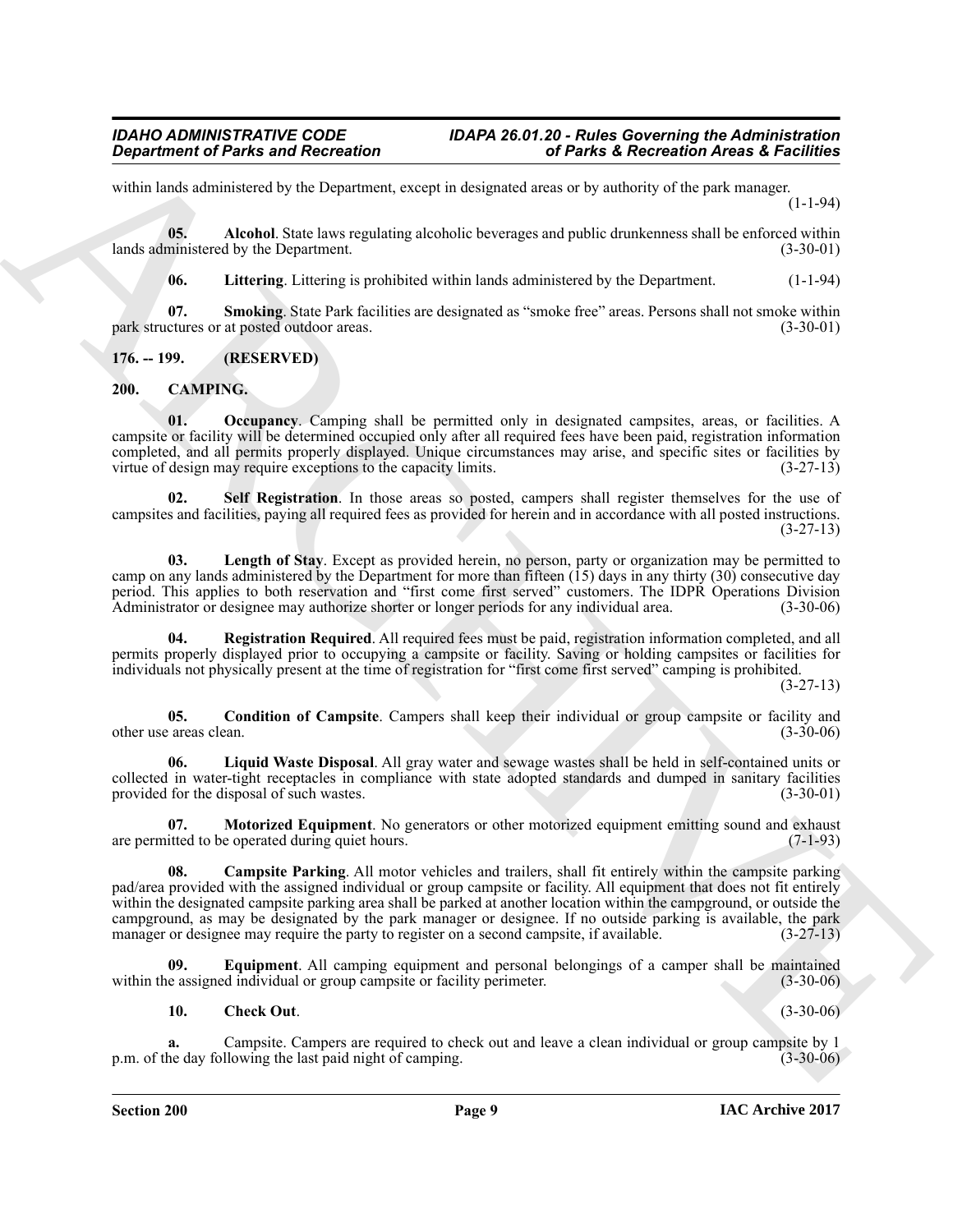**b.** Facility. Campers are required to check out and leave a clean individual or group camping facility on of the day following the last paid night of camping. (3-30-06) by 12 noon of the day following the last paid night of camping.

<span id="page-9-9"></span>**11. Visitors**. Individuals visiting campers shall park in designated areas, except with permission of the park manager or designee. Visitors shall conform to established day use hours and day use fee requirements.

(3-30-06)

<span id="page-9-8"></span>**12. Responsible Party**. The individual purchasing an individual or group campsite or facility is ble for ensuring compliance with the rules within this chapter. (3-30-06) responsible for ensuring compliance with the rules within this chapter.

<span id="page-9-7"></span>**13. Camping Prohibited**. Camping in individual or group facility sites is prohibited unless in areas lly designated for camping or by authorization of the park manager or designee. (3-30-06) specifically designated for camping or by authorization of the park manager or designee.

### <span id="page-9-2"></span><span id="page-9-0"></span>**201. BOATING FACILITIES.**

The provisions of this section do not apply to Department-operated marinas which provide moorage on a lease or long-term rental basis. (3-7-03) long-term rental basis.

<span id="page-9-3"></span>**01. Moorage and Use of Marine Facilities**. No person or persons shall moor or berth a vessel of any type in a Department-owned or operated park or marine area that is signed for other use. Vessel moorage shall be limited to no more than fifteen (15) days in any consecutive thirty (30) day period. (3-30-06) limited to no more than fifteen  $(15)$  days in any consecutive thirty  $(30)$  day period.

<span id="page-9-4"></span>**02.** Moorage Fees. Vessels moored between 10 p.m. and 7 a.m. at designated facilities shall be charged ight moorage fee. (3-30-06) an overnight moorage fee.

<span id="page-9-6"></span>**03. Use of Onshore Campsites**. If any person or persons from a vessel moored at a Department boating facility also occupies any designated campsite onshore, all required fees for such campsite(s) shall be paid in addition to any moorage fee provided herein. addition to any moorage fee provided herein.

<span id="page-9-5"></span>Self-Registration. In those areas so posted, boaters shall register themselves for the use of marine facilities and onshore campsites, paying all required moorage and campsite fees as provided for herein and in accordance with all posted instructions. (3-27-13) accordance with all posted instructions.

### <span id="page-9-10"></span><span id="page-9-1"></span>**202. OVERNIGHT USE.**

<span id="page-9-13"></span>**01. Occupancy**. Overnight use shall be permitted only in designated areas. Overnight use is only allowed after all required fees have been paid, registration information completed, and all permits properly displayed.  $(4-4-13)$ 

<span id="page-9-14"></span>**02.** Overnight Use Fees. Motor vehicles or trailers not associated with campers between 10:00 p.m. a.m. at designated facilities shall be charged an overnight use fee. (4-4-13) and 7:00 a.m. at designated facilities shall be charged an overnight use fee.

<span id="page-9-16"></span><span id="page-9-12"></span>**03.** Self Registration. In those areas so posted, overnight users shall register themselves for the use of overnight use areas, paying the appropriate fees as provided for herein and in accordance with all posted instructions.  $(4-4-13)$ 

**Considered of Pairis and Recreation**<br> **Considered and Recreation**<br>  $y = 1$  and  $y = 1$  (leader). The stationary is the stationary of the stationary of the stationary of the stationary of the stationary of the stationary of **04. Length of Stay**. Except as provided herein, no person, party, or organization may be permitted to utilize overnight use areas on any lands administered by the Department for more than fifteen (15) days in any thirty (30) consecutive-day period. This applies to both reservation and "first come first served" customers. The IDPR Director or designee may authorize shorter or longer periods for any individual area.

<span id="page-9-15"></span>**Registration Required**. All required fees must be paid, registration information completed, and all lisplayed prior to occupying an overnight use area. (4-4-13) permits properly displayed prior to occupying an overnight use area.

<span id="page-9-11"></span>**06.** Check Out. Overnight users are required to check out by 1 p.m. of the day following the last paid t of use. overnight of use.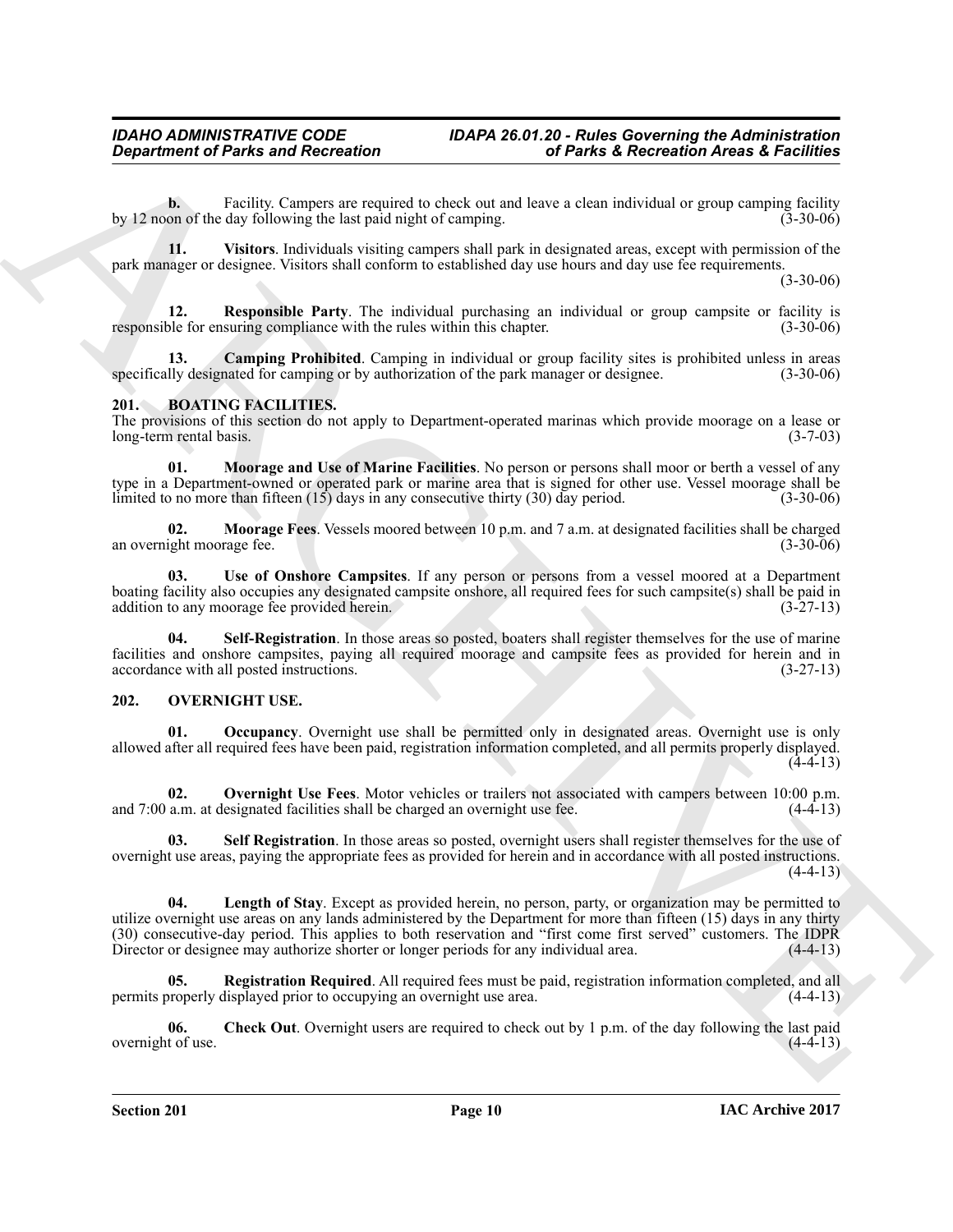<span id="page-10-13"></span>**07. Responsible Party**. The individual purchasing an overnight use permit or the registered owner of r vehicle or trailer is responsible for ensuring compliance with the rules within this chapter. (4-4-13) the motor vehicle or trailer is responsible for ensuring compliance with the rules within this chapter.

<span id="page-10-12"></span>**08. Overnight Use Prohibited**. Overnight use is prohibited except in areas specifically designated for overnight use or by authorization of the park manager or designee. (4-4-13)

#### <span id="page-10-0"></span>**203. -- 224. (RESERVED)**

#### <span id="page-10-1"></span>**225. FEES AND SERVICES.**

<span id="page-10-4"></span><span id="page-10-2"></span>**01. Authority.** (3-13-97)

**a.** The Board shall adopt fees for the use of lands, facilities, and equipment. Visitors shall pay all required fees.  $(3-27-13)$ required fees.  $(3-27-13)$ 

**b.** Park managers or designees may set fees for goods available for resale and services provided by staff to enhance the users experience unique to the individual park. Fees for lands, facilities, and equipment unique to an individual park will be posted at that site. an individual park will be posted at that site.

<span id="page-10-10"></span>**02.** General Provisions. All fees in this chapter are maximum fees unless otherwise stated. Actual fees shall be established by Board Policy. (3-7-03) charged shall be established by Board Policy.

**03.** Camping Camping fees include the right to use designated campsites and facilities for the period is are paid. Utilities and facilities may be restricted by weather or other factors. (3-16-04) camp fees are paid. Utilities and facilities may be restricted by weather or other factors.

#### <span id="page-10-11"></span><span id="page-10-5"></span>**04. Group Use**. (7-1-93)

**a.** Groups of twenty-five (25) persons or more, or any group needing special considerations or deviations from these rules shall obtain a permit. Permits may be issued after arrangements have been made for proper sanitation, population density limitations, safety of persons and property, and regulation of traffic. (3-30-06)

**b.** Permits for groups of up to two hundred fifty (250) people may be approved by the park manager with thirty (30) days advance notice. Permits for groups of two hundred fifty (250) or more people may be approved<br>by the Director with forty-five (45) days advance notice. by the Director with forty-five (45) days advance notice.

**c.** The motor vehicle entrance fee may be charged to groups entering a designated area for a non-<br>(3-27-13) camping visit.

<span id="page-10-9"></span><span id="page-10-8"></span>**05. Fees and Deposits**. Fees and deposits may be required for certain uses or the reservation of certain unique to an individual park and will be posted at that site. (3-30-06) facilities unique to an individual park and will be posted at that site.

**Department of Parks and Reichmann (a)** the change of the change of Parks is Recentively Architects and the parks of the control of Parks is a statistical point of the control of the control of the statistical point of th **06. Fee Collection Surcharge**. A ten dollar (\$10) surcharge may be added to all established fees when the operator of a motor vehicle or responsible party of a camping unit fails to pay all required fees prior to entering a park area or occupying a campsite. If the surcharge is assessed, and the operator of the vehicle or responsible party is not present, all required fees in addition to the ten dollar (\$10) surcharge will be assessed against the registered owner<br>of the motor vehicle or camping unit. (3-27-13) of the motor vehicle or camping unit.

<span id="page-10-3"></span>**Admission Fees**. A maximum per person fee of ten dollars (\$10) may be charged for internal park rovide an educational opportunity or require special accommodations. (3-10-00) facilities which provide an educational opportunity or require special accommodations.

<span id="page-10-6"></span>**08. Cooperative Fee Programs**. The Department may collect and disperse fees in cooperation with fee programs of other state and federal agencies. (3-10-00)

<span id="page-10-7"></span>**09. Encroachment Permit Application Fee**. The Department may assess an encroachment application fee as set by the Board to cover administrative costs incurred by the Department in reviewing the application and the site, and in preparing the appropriate document(s).  $(3-27-13)$ application and the site, and in preparing the appropriate document(s).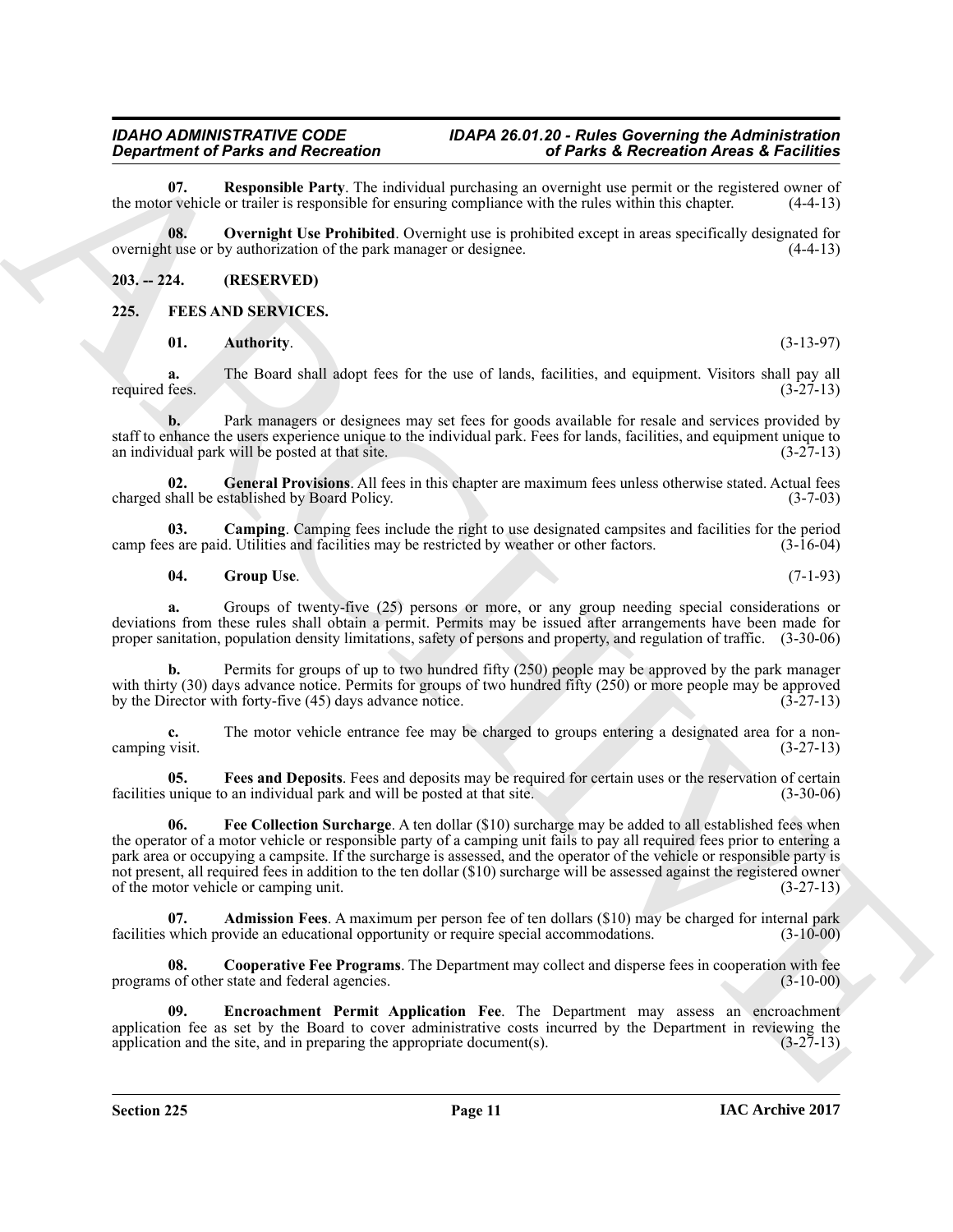# <span id="page-11-0"></span>**226. -- 249. (RESERVED)**

# <span id="page-11-2"></span><span id="page-11-1"></span>**250. FEE SCHEDULE: CAMPSITES.**

| 250.<br>FEE SCHEDULE: CAMPSITES.<br>01.<br><b>Campsites:</b>                                                                                                                                       |                                      |  |
|----------------------------------------------------------------------------------------------------------------------------------------------------------------------------------------------------|--------------------------------------|--|
| <b>CAMPSITE FEE TABLE</b><br><b>Maximum Fee Allowed</b>                                                                                                                                            |                                      |  |
| <b>Primitive Campsite</b><br>No amenities at site, camping area not defined                                                                                                                        | \$23/day                             |  |
| <b>Standard Campsite</b><br>Any defined campsite, either tent pad or RV pad/area (may include: table and/or grill)                                                                                 | $$26$ /day                           |  |
| <b>Serviced Campsite/W</b><br>Any defined campsite, either tent pad or RV pad/area, with water at site<br>(may include: table and/or grill)                                                        | \$30/day                             |  |
| <b>Serviced Campsite/ E</b><br>Any defined campsite, either tent pad or RV pad/area, with electricity at site<br>(may include: table and/or grill)                                                 | \$30/day                             |  |
| <b>Serviced Campsite/ W, E</b><br>Any defined campsite, either tent pad or RV pad/area, with water and electricity at site<br>(may include table and/or grill)                                     | \$34/day                             |  |
| Serviced Campsite/ W, E, SWR<br>Any defined campsite, either tent pad or RV pad/area, with water, electricity, and sewer at<br>site (may include table and/or grill)                               | $$36$ /day                           |  |
| <b>Companion Campsite</b><br>May be any campsite type, regardless of amenities, that has greater equipment/people<br>capacity (may include table and/or grill) Fee determined by actual site type. | Site type multiplied<br>by two $(2)$ |  |
| <b>Amenity Fee for Central Water</b><br>Applies to "Standard" campsites in campgrounds with a central water supply.<br>The Amenity Fee is charged in addition to the Standard Campsite fee.        | \$2/night                            |  |
| <b>Amenity Fee for Flush-Toilets/Showers</b><br>Applies to "Standard" campsites in campgrounds with Flush-Toilets/Showers. The<br>Amenity Fee is charged in addition to the Standard Campsite fee. | \$2/night                            |  |
| Use of Campground Showers by Non-campers                                                                                                                                                           | \$3/person                           |  |
| Overnight Use Fee per motor vehicle or trailer per night<br>Applies to non-campers leaving a motor vehicle or trailer on park property overnight.                                                  | \$10/night                           |  |
| Limited Income Discount - Idaho residents showing proof of limited income (Medicaid<br>card or other evidence approved by the Board) may receive a camping fee discount of:                        | \$4/day                              |  |
| Resident Disabled Idaho Veterans - Campsite fees are waived for resident Idaho<br>veterans showing proof of a one hundred percent (100%) permanent and total service<br>related disability         |                                      |  |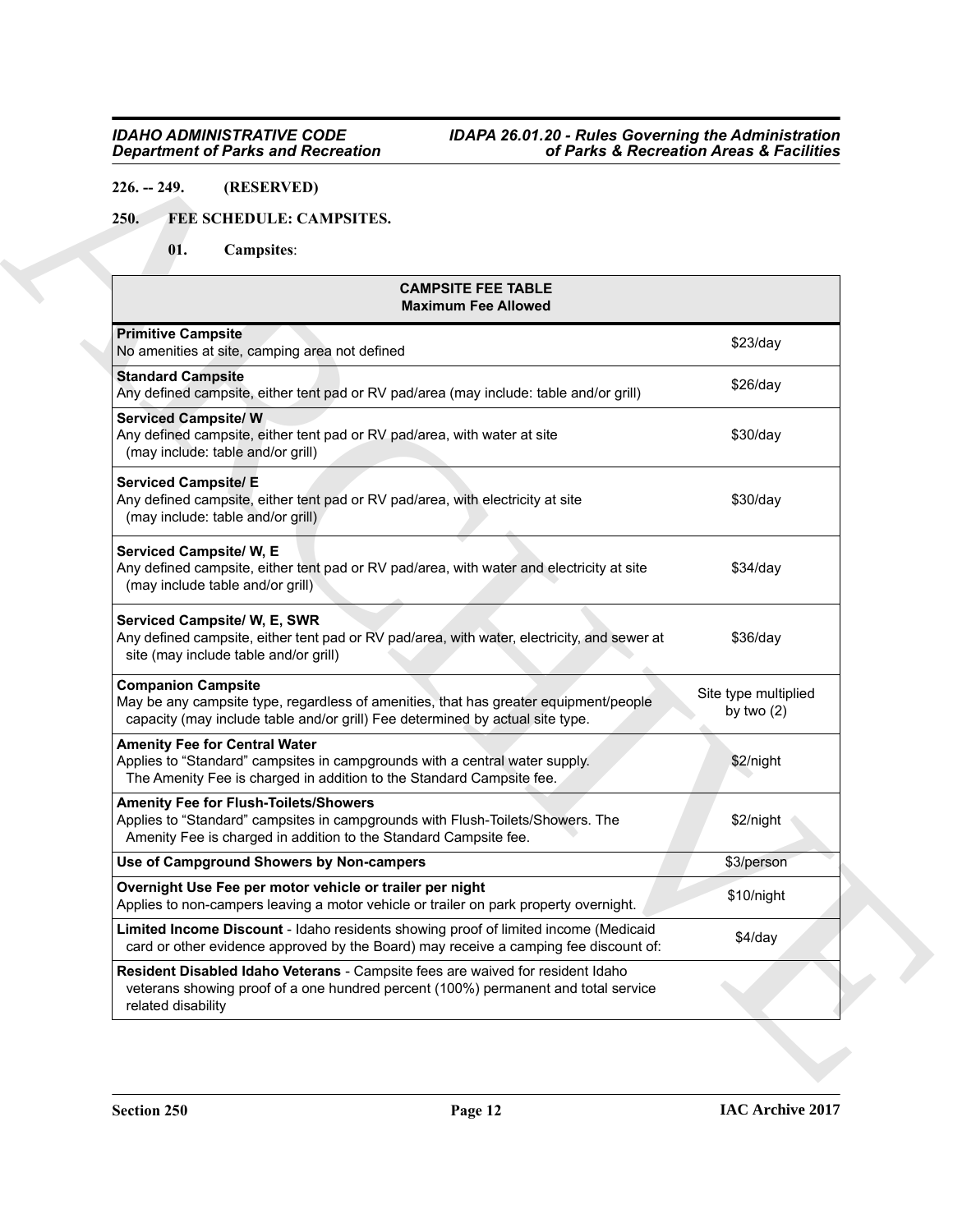<span id="page-12-4"></span>

| <b>CAMPSITE FEE TABLE</b><br><b>Maximum Fee Allowed</b>                                                                                                                                                             |                                  |
|---------------------------------------------------------------------------------------------------------------------------------------------------------------------------------------------------------------------|----------------------------------|
| <b>Senior Citizen Discount</b> - Pursuant to Section 67-4223, Idaho Code, and at the<br>discretion of the Director, IDPR may provide, at selected under-utilized locations and<br>times, a senior citizen discount. | Maximum 50% of RV<br>camping fee |
| <b>Camping Cabins and Yurts</b>                                                                                                                                                                                     | \$200/night                      |
| Each additional person above the sleeping capacity of camping cabin or yurt                                                                                                                                         | \$12/night                       |
|                                                                                                                                                                                                                     |                                  |

# <span id="page-12-0"></span>**251. (RESERVED)**

# <span id="page-12-7"></span><span id="page-12-1"></span>**252. FEE SCHEDULE: MOTOR VEHICLE ENTRANCE FEE.**

| <b>CAMPSITE FEE TABLE</b><br><b>Maximum Fee Allowed</b>                                                                                                                                                                                                                                                                                                                                                                                                                                                                                                                                                                                                                                                                                                                                                                                                                                                                                                                                                                                                                                                                                                                                                                                                                                                                                                                                                            |                                  |  |  |
|--------------------------------------------------------------------------------------------------------------------------------------------------------------------------------------------------------------------------------------------------------------------------------------------------------------------------------------------------------------------------------------------------------------------------------------------------------------------------------------------------------------------------------------------------------------------------------------------------------------------------------------------------------------------------------------------------------------------------------------------------------------------------------------------------------------------------------------------------------------------------------------------------------------------------------------------------------------------------------------------------------------------------------------------------------------------------------------------------------------------------------------------------------------------------------------------------------------------------------------------------------------------------------------------------------------------------------------------------------------------------------------------------------------------|----------------------------------|--|--|
| Senior Citizen Discount - Pursuant to Section 67-4223, Idaho Code, and at the<br>discretion of the Director, IDPR may provide, at selected under-utilized locations and<br>times, a senior citizen discount.                                                                                                                                                                                                                                                                                                                                                                                                                                                                                                                                                                                                                                                                                                                                                                                                                                                                                                                                                                                                                                                                                                                                                                                                       | Maximum 50% of RV<br>camping fee |  |  |
| <b>Camping Cabins and Yurts</b>                                                                                                                                                                                                                                                                                                                                                                                                                                                                                                                                                                                                                                                                                                                                                                                                                                                                                                                                                                                                                                                                                                                                                                                                                                                                                                                                                                                    | \$200/night                      |  |  |
| Each additional person above the sleeping capacity of camping cabin or yurt                                                                                                                                                                                                                                                                                                                                                                                                                                                                                                                                                                                                                                                                                                                                                                                                                                                                                                                                                                                                                                                                                                                                                                                                                                                                                                                                        | \$12/night                       |  |  |
| 02.<br>Reservation Service Fees, Individual Campsite or Facility. A non-refundable non-transferable<br>(from one party to another) service charge of ten dollars $(\$10)$ may be assessed for each individual campsite or<br>facility reserved. This fee will be waived for campers with a current Idaho RV registration sticker and reimbursed to<br>the Department by the RV Program. A service charge of ten dollars (\$10) or the first night's fee, whichever is less,<br>will be assessed for the cancellation or modification of each individual campsite or facility reserved that involves<br>reducing the planned length of stay or to change the reservation dates where part of the new stay includes part of the<br>original stay booked (rolling window) if notice is received more than twenty-four (24) hours in advance of the<br>scheduled arrival time. Cancellations or modifications made less than twenty-four $(24)$ hours in advance of the<br>scheduled arrival time shall result in assessment of a ten dollar (\$10) service charge and may require the forfeiture of<br>the first night's camping fee. Modifications that change the original stay so that no part of the new stay includes part<br>of the original stay are to be considered a cancellation and a re-book will be required.<br>$(3-30-06)$<br>251.<br>(RESERVED)<br>252.<br>FEE SCHEDULE: MOTOR VEHICLE ENTRANCE FEE. |                                  |  |  |
|                                                                                                                                                                                                                                                                                                                                                                                                                                                                                                                                                                                                                                                                                                                                                                                                                                                                                                                                                                                                                                                                                                                                                                                                                                                                                                                                                                                                                    |                                  |  |  |
| <b>MOTOR VEHICLE ENTRANCE FEE TABLE.</b><br><b>Maximum Fee Allowed</b>                                                                                                                                                                                                                                                                                                                                                                                                                                                                                                                                                                                                                                                                                                                                                                                                                                                                                                                                                                                                                                                                                                                                                                                                                                                                                                                                             |                                  |  |  |
| Annual Motor Vehicle Entrance Fee per motor vehicle                                                                                                                                                                                                                                                                                                                                                                                                                                                                                                                                                                                                                                                                                                                                                                                                                                                                                                                                                                                                                                                                                                                                                                                                                                                                                                                                                                | \$40                             |  |  |
| Daily charge per motorized vehicle                                                                                                                                                                                                                                                                                                                                                                                                                                                                                                                                                                                                                                                                                                                                                                                                                                                                                                                                                                                                                                                                                                                                                                                                                                                                                                                                                                                 | \$5                              |  |  |
| Annual Motor Vehicle Entrance Fee Replacement per motor vehicle                                                                                                                                                                                                                                                                                                                                                                                                                                                                                                                                                                                                                                                                                                                                                                                                                                                                                                                                                                                                                                                                                                                                                                                                                                                                                                                                                    | \$5                              |  |  |
| Daily charge per commercial motor coach (no annual pass available)                                                                                                                                                                                                                                                                                                                                                                                                                                                                                                                                                                                                                                                                                                                                                                                                                                                                                                                                                                                                                                                                                                                                                                                                                                                                                                                                                 | \$25                             |  |  |
| <b>Disabled Idaho Resident Veterans</b> - The motor vehicle entrance fee is waived for resident Idaho<br>veterans showing proof of a one hundred percent (100%) permanent and total service related<br>disability                                                                                                                                                                                                                                                                                                                                                                                                                                                                                                                                                                                                                                                                                                                                                                                                                                                                                                                                                                                                                                                                                                                                                                                                  |                                  |  |  |
| Idaho State Parks Passport per motor vehicle.                                                                                                                                                                                                                                                                                                                                                                                                                                                                                                                                                                                                                                                                                                                                                                                                                                                                                                                                                                                                                                                                                                                                                                                                                                                                                                                                                                      | \$10                             |  |  |
| Idaho State Parks Passport Replacement per motor vehicle                                                                                                                                                                                                                                                                                                                                                                                                                                                                                                                                                                                                                                                                                                                                                                                                                                                                                                                                                                                                                                                                                                                                                                                                                                                                                                                                                           | \$2                              |  |  |
|                                                                                                                                                                                                                                                                                                                                                                                                                                                                                                                                                                                                                                                                                                                                                                                                                                                                                                                                                                                                                                                                                                                                                                                                                                                                                                                                                                                                                    |                                  |  |  |
| 253.<br>(RESERVED)                                                                                                                                                                                                                                                                                                                                                                                                                                                                                                                                                                                                                                                                                                                                                                                                                                                                                                                                                                                                                                                                                                                                                                                                                                                                                                                                                                                                 | $(3-27-13)$                      |  |  |
| 254.<br>FEE SCHEDULE: GROUP FACILITY.<br>Group Facility Fees. Reservation service fee, designated group campground or facility.                                                                                                                                                                                                                                                                                                                                                                                                                                                                                                                                                                                                                                                                                                                                                                                                                                                                                                                                                                                                                                                                                                                                                                                                                                                                                    | $(3-30-06)$                      |  |  |

### <span id="page-12-2"></span>**253. (RESERVED)**

### <span id="page-12-6"></span><span id="page-12-5"></span><span id="page-12-3"></span>**254. FEE SCHEDULE: GROUP FACILITY.**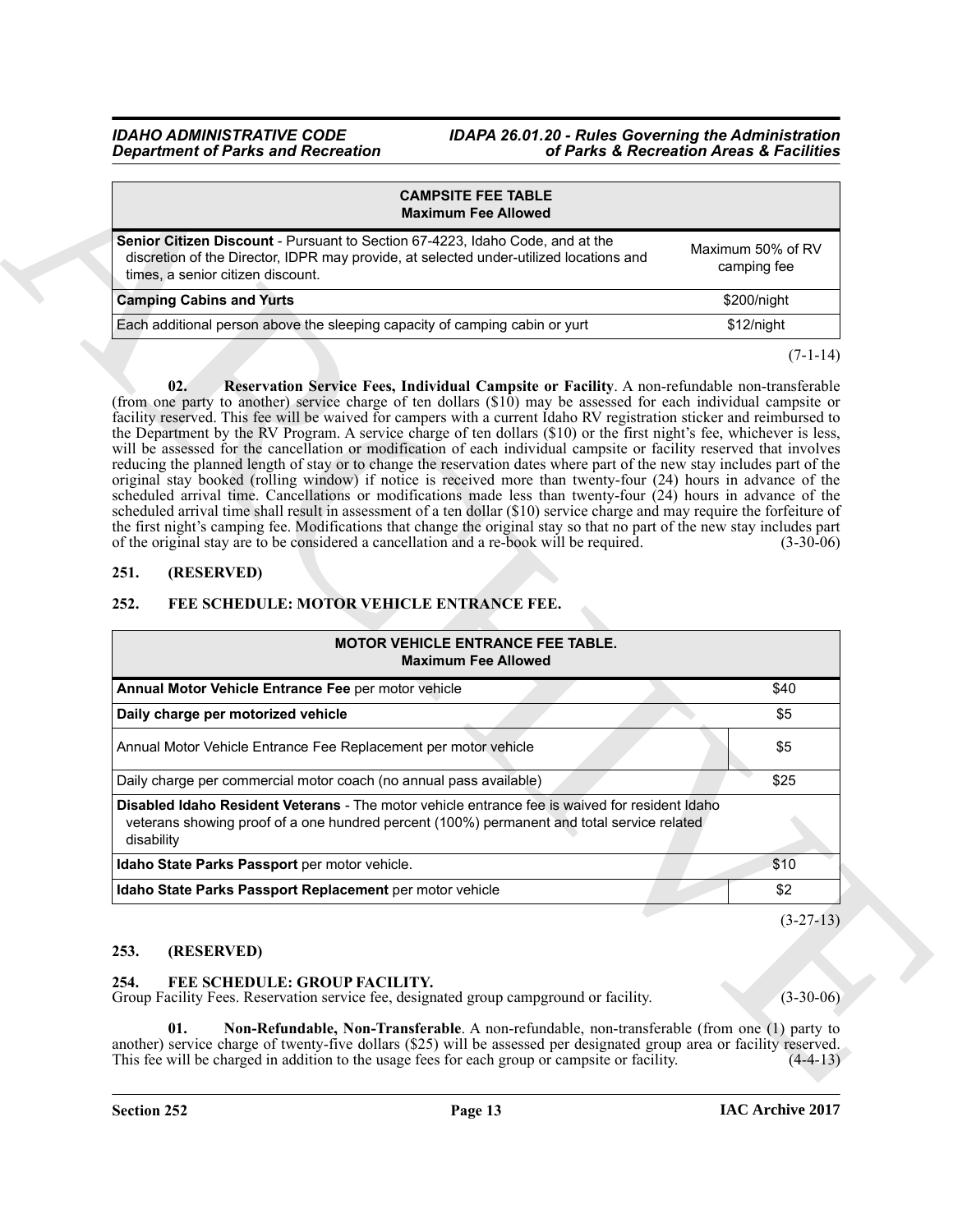# <span id="page-13-8"></span><span id="page-13-7"></span><span id="page-13-6"></span><span id="page-13-5"></span><span id="page-13-1"></span><span id="page-13-0"></span>**255. (RESERVED)**

| <b>Department of Parks and Recreation</b>                                                                                                                                                                                                                                                                               | of Parks & Recreation Areas & Facilities |  |  |
|-------------------------------------------------------------------------------------------------------------------------------------------------------------------------------------------------------------------------------------------------------------------------------------------------------------------------|------------------------------------------|--|--|
| Individual Fees. Groups using overnight facilities shall be charged three dollars (\$3) per person<br>02.<br>per night camping fees for each individual above the authorized base occupancy rate for the specific site or facility.                                                                                     | $(4-4-13)$                               |  |  |
| 03.<br>Cleaning and Damage Deposits. Cleaning/damage deposits may be required for certain facilities.<br>Where cleaning/damage deposits are required, they shall be paid prior to check-in. Cleaning/damage deposits shall be<br>fully refunded if the facility is left in the same condition in which it was accepted. | $(4-4-13)$                               |  |  |
| Day Use. Group use fees for day use facilities may be negotiated by the park manager or designee<br>04.<br>and will generally not fall below the cost of providing services.                                                                                                                                            | $(4-4-13)$                               |  |  |
| (RESERVED)<br>255.                                                                                                                                                                                                                                                                                                      |                                          |  |  |
| 256.<br>FEE SCHEDULE: BOATING FACILITIES.<br><b>Boating Facilities:</b>                                                                                                                                                                                                                                                 |                                          |  |  |
| <b>BOATING FACILITIES FEE TABLE</b><br><b>Maximum Fee Allowed</b>                                                                                                                                                                                                                                                       |                                          |  |  |
| Vessel launching - per vessel/per day Annual Motor Vehicle Entrance Fee, Idaho State Parks<br>Passport, or motor vehicle entrance fee apply toward vessel launching fees                                                                                                                                                | $$5/$ day                                |  |  |
| Overnight moorage - any length of vessel.<br>(Applicable to persons who have paid for a park campsite and are not camping on the vessel)                                                                                                                                                                                | \$9/night                                |  |  |
| Overnight moorage - persons camping on vessel<br>Any length vessel<br>Any length vessel moored at buoy                                                                                                                                                                                                                  | \$10/night<br>\$9/night                  |  |  |
|                                                                                                                                                                                                                                                                                                                         | $(3-27-13)$                              |  |  |
| 257.<br>(RESERVED)                                                                                                                                                                                                                                                                                                      |                                          |  |  |
| 258.<br>FEE SCHEDULE: SPECIAL FEES.                                                                                                                                                                                                                                                                                     |                                          |  |  |
| Modification of Fees. Additional fees or deposits may be required for certain uses or for the<br>01.<br>reservation of certain facilities. The Department reserves the right to waive or reduce fees and charges for Department<br>sponsored promotions.                                                                | $(7-1-93)$                               |  |  |
| 02.<br>Sales Tax. Applicable sales tax may be added to all sales excluding the day use fee.                                                                                                                                                                                                                             | $(3-30-06)$                              |  |  |
| Special Charges. The cost to the agency for returned checks will be passed on to the issuer of the<br>03.<br>insufficient funds check.                                                                                                                                                                                  | $(4-4-13)$                               |  |  |
| <b>Length of Stay.</b> Fifteen (15) days in any consecutive thirty (30) day period.<br>04.                                                                                                                                                                                                                              | $(3-30-06)$                              |  |  |
| FEE SCHEDULE: WINTER ACCESS PROGRAM FEES.<br>259.                                                                                                                                                                                                                                                                       |                                          |  |  |
|                                                                                                                                                                                                                                                                                                                         |                                          |  |  |
| <b>WINTER ACCESS PROGRAM FEE TABLE</b><br><b>Maximum Fee Allowed</b>                                                                                                                                                                                                                                                    |                                          |  |  |
| Winter Access Daily per Person Pass -- per person per season                                                                                                                                                                                                                                                            | \$6                                      |  |  |
| Winter Access Daily Family Pass -- per family per season                                                                                                                                                                                                                                                                | \$100                                    |  |  |

#### <span id="page-13-2"></span>**257. (RESERVED)**

#### <span id="page-13-12"></span><span id="page-13-11"></span><span id="page-13-9"></span><span id="page-13-3"></span>**258. FEE SCHEDULE: SPECIAL FEES.**

#### <span id="page-13-14"></span><span id="page-13-13"></span><span id="page-13-10"></span><span id="page-13-4"></span>**259. FEE SCHEDULE: WINTER ACCESS PROGRAM FEES.**

| WINTER ACCESS PROGRAM FEE TABLE<br><b>Maximum Fee Allowed</b> |       |  |
|---------------------------------------------------------------|-------|--|
| Winter Access Daily per Person Pass -- per person per season  | \$6   |  |
| Winter Access Daily Family Pass -- per family per season      | \$100 |  |
| Winter Access Individual Season Pass -- per person per season | \$50  |  |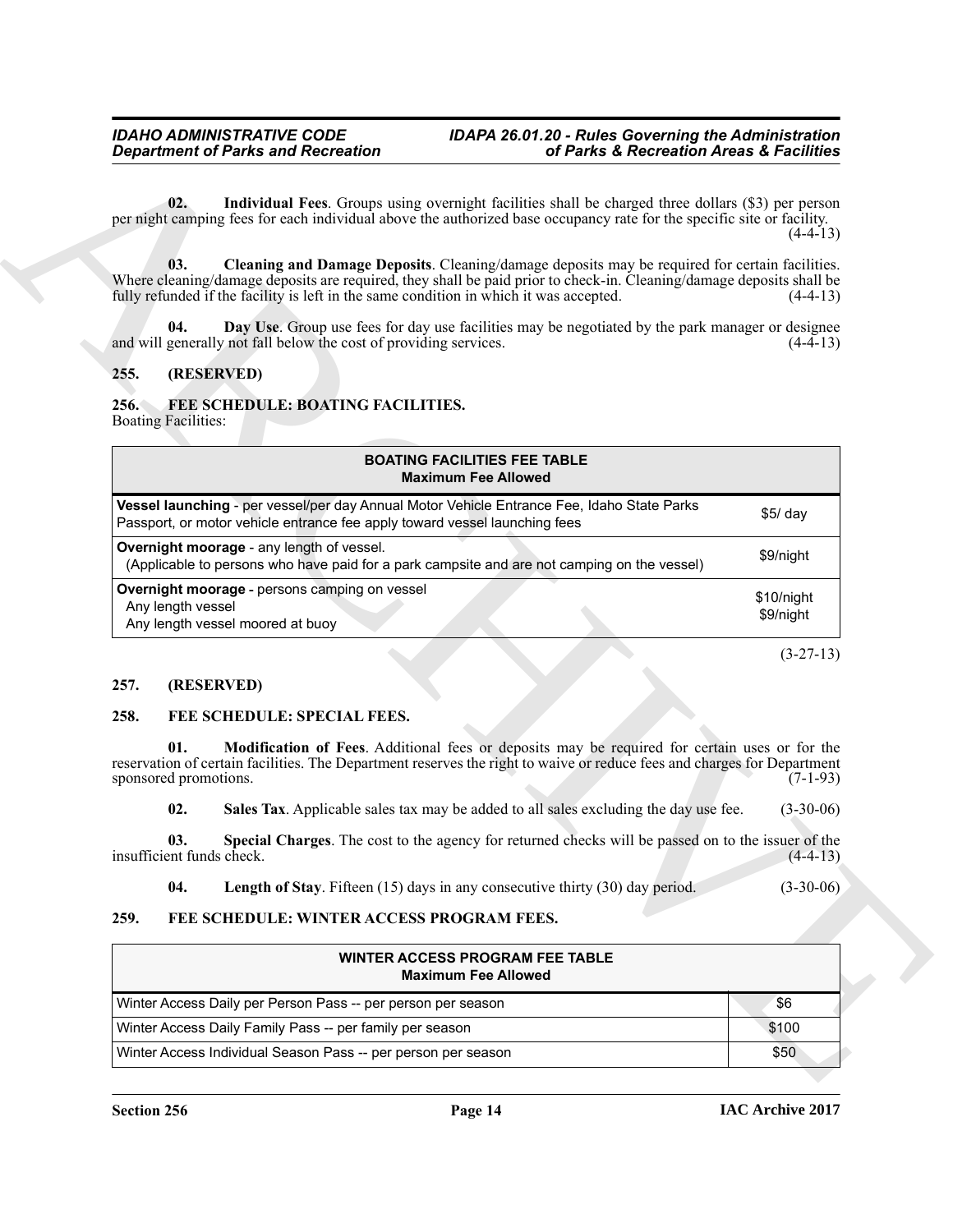| WINTER ACCESS PROGRAM FEE TABLE<br><b>Maximum Fee Allowed</b> |      |
|---------------------------------------------------------------|------|
| Winter Access Couples Season Pass -- per couple per season    | \$75 |

<span id="page-14-7"></span>**01. Winter Access Program Fee – Daily Pass**. A fee of six dollars (\$6) per person per day and one hundred dollars (\$100) per family per season will be required at Board-approved premium winter access locations. These programs may include: maintained parking areas, warming facilities, winter accessible restroom facilities, regularly groomed trails, extensive signing, trail mapping, and ski patrol services. (7-1-14) regularly groomed trails, extensive signing, trail mapping, and ski patrol services.

**02. Winter Access Program Fee – Season Pass**. A fee of fifty dollars (\$50) per Individual Season Pass per person per winter access season and a fee of seventy-five dollars (\$75) per Couples Season Pass per couple per winter access season will be required at Board-approved premium winter access locations. These programs may include maintained parking areas, warming facilities, winter accessible restroom facilities, regularly groomed trails, extensive signing, train mapping, and ski patrol services.

# <span id="page-14-0"></span>**260. -- 274. (RESERVED)**

# <span id="page-14-1"></span>**275. CRITERIA FOR INDIVIDUAL CAMPSITE, CAMPING CABIN, AND YURT RESERVATIONS.**

#### <span id="page-14-8"></span><span id="page-14-3"></span><span id="page-14-2"></span>**01. Confirmation Requirements**. (3-30-06)

**a.** Confirmation of an Individual Campsite or Facility Reservation. Full payment of all required fees made before a reservation is confirmed. shall be made before a reservation is confirmed.

**b.** Confirmation of a Designated Group Campground or Facility Reservation. (3-30-06)

i. Payment of the first night or daily base rate fee for a group facility and all required fees shall be made before a reservation is confirmed. (3-27-13)

ii. Payment of all required fees applicable for each campsite or facility reserved within a group und must be paid at the time of booking before a reservation is confirmed. (3-27-13) campground must be paid at the time of booking before a reservation is confirmed.

<span id="page-14-4"></span>**02. Individual Campsite and Facility Reservations**. Reservations for individual campsites, and facilities shall be managed in accordance with rules promulgated by the Idaho Park and Recreation Board. (4-7-11)

<span id="page-14-6"></span>**03. Reservation Modifications**. Individual and group campsite(s) or facilities. A reservation service fee will be assessed for any modification to a previously made reservation that involves reducing the planned length of stay, or to change the reservation dates where part of the new stay includes part of the original stay booked (rolling window). With the exception of the reservation service fees as defined in Subsection 250.02, any overpaid fees will<br>be reimbursed at the time the reservation is modified. (3-30-06) be reimbursed at the time the reservation is modified.

### <span id="page-14-5"></span>**04. Reservation Cancellations**. (3-7-03)

**Constrained of Parks and Recreation and Constraine and Realty Recreation Area & Sections<br>
WHERE ARCHIVES ACCESS PRODUCE TRANSIT (ACCESS PRODUCE TRANSIT (200) 1376<br>
Where Area Constrained Schwarz For the United Schwarz Co a.** Individual Site or Facility. A reservation service fee will be assessed for the cancellation of a reservation. This service fee will be assessed for each campsite or facility involved. If the customer cancels after the scheduled arrival date the customer forfeits all usage fees for the time period already expired. Cancellations received after checkout time will result in the forfeiture of that day's usage fees for the campsite or facility. At no time shall the customer be charged a cancellation fee that exceeds the amount originally paid. The IDPR or its reservation service provider may cancel a customer's reservation for insufficient payment of fees due. With the exception of the reservation service fees. all fees paid will be reimbursed at the time the reservation is cancelled. (3-30-06) reservation service fees, all fees paid will be reimbursed at the time the reservation is cancelled.

**b.** Park Board Designated Special Use Campsites and Facilities. A reservation service fee will be assessed for the cancellation of a reservation. If a cancellation for a group facility occurs twenty-one (21) or fewer calendar days prior to arrival, the customer forfeits the first night or daily facility usage fees (base rate). If a cancellation for a group facility occurs more than twenty-one (21) calendar days prior to arrival, a cancellation charge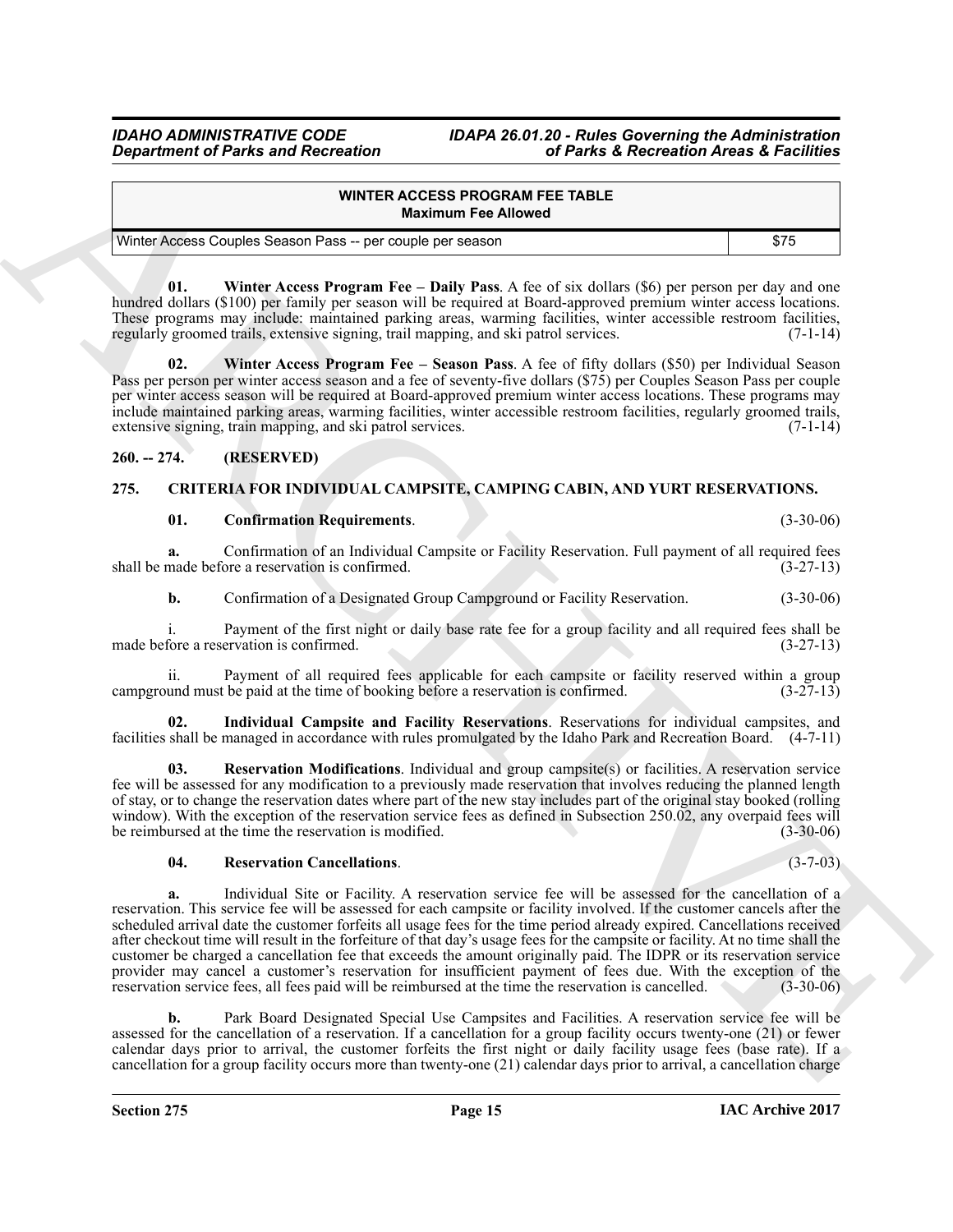**Significant of Paint and Recording the column cannot and a Pharcha is Recording to the anti-significant of Paint and Recording to the significant of the significant of the significant of the significant of the significan** of fifty dollars (\$50) will be assessed. If the customer cancels after the arrival date the customer forfeits all usage fees for the time period already expired. Cancellations received after checkout time will result in the forfeiture of that day's usage fees for the campsite or facility. At no time shall the customer be charged a cancellation fee that exceeds the amount originally paid. The IDPR or its reservation service provider may cancel a customer's reservation for insufficient payment of fees due. An individual site cancellation fee applies to each campsite in a group campground. With the exception of the reservation service fees, all fees paid will be reimbursed at the time the reservation is cancelled. (4-4-13) cancelled. (4-4-13)

<span id="page-15-7"></span>**05. Park Manager Authority**. The park manager or designee may deny entry to, or reservation of, any Department unit, campsite, or facility, to any individual whose prior documented behavior has violated Department rules or whose in-park activities are incompatible with the park's operation. (3-30-06)

# <span id="page-15-0"></span>**276. -- 299. (RESERVED)**

# <span id="page-15-10"></span><span id="page-15-1"></span>**300. RESERVING GROUP USE FACILITIES.**

<span id="page-15-12"></span>**01. General**. Unless otherwise provided, designated group use facilities and areas may be reserved through the reservation system up to nine (9) months in advance but at least two (2) days prior to the date of arrival.

 $(3-30-06)$ 

<span id="page-15-14"></span>**02. Responsible Party**. A designated group leader shall be responsible for all facilities. A damage or deposit may be required by the park manager or designee as a condition of reservation. (3-7-03) cleaning deposit may be required by the park manager or designee as a condition of reservation.

<span id="page-15-13"></span>**03. Park Manager Authority**. The park manager or designee may deny entry to, or reservation of any Department unit, campsite, or facility, to any group whose prior documented behavior has violated Department rules, whose in-park activities are incompatible with the park's operation, or whose in-park activity will violate Department rules. (3-30-06) rules. (3-30-06)

<span id="page-15-11"></span>**04. Additional Information**. Additional information concerning group use reservations and definitions can be found in Subsection 250.05 of this chapter. (3-30-06)

### <span id="page-15-2"></span>**301. -- 399. (RESERVED)**

#### <span id="page-15-9"></span><span id="page-15-3"></span>**400. PARK CAPACITIES.**

Where applicable, park managers may limit or deny access to an area whenever it has reached its designated capacity. Only if special arrangements for the public welfare have been made may the park manager allow that capacity to be exceeded. (3-30-06) exceeded. (3-30-06)

#### <span id="page-15-8"></span><span id="page-15-4"></span>**401. OPERATIONAL GUIDELINES FOR NON-TRADITIONAL RECREATIONAL ACTIVITIES.**

Non-traditional recreational activities such as model airplane/glider operations, geo-caching, gold panning and metal detecting may be authorized by the Park Manager or his designee, if such activities do not interfere with traditional uses of the park and are consistent with preservation of park resources. (4-2-08) uses of the park and are consistent with preservation of park resources.

### <span id="page-15-5"></span>**402. -- 449. (RESERVED)**

### <span id="page-15-6"></span>**450. WATERFRONT AREA RESTRICTIONS.**

<span id="page-15-19"></span><span id="page-15-18"></span><span id="page-15-17"></span><span id="page-15-15"></span>**01.** Swimming. Swimming or water contact shall be at an individual's own risk.  $(3-7-03)$ 

**02. Restrictions on Designated Beaches**. No glass containers or pets are allowed on designated beaches or swim areas.

**03.** Restricted Areas. Vessels shall remain clear of designated beaches and other areas signed and or public safety. (3-7-03) buoyed for public safety.

<span id="page-15-16"></span>**04.** Ramps and Docks. The use of docks located next to boat ramps is limited to the active launching ng of boats. (3-7-03) and loading of boats.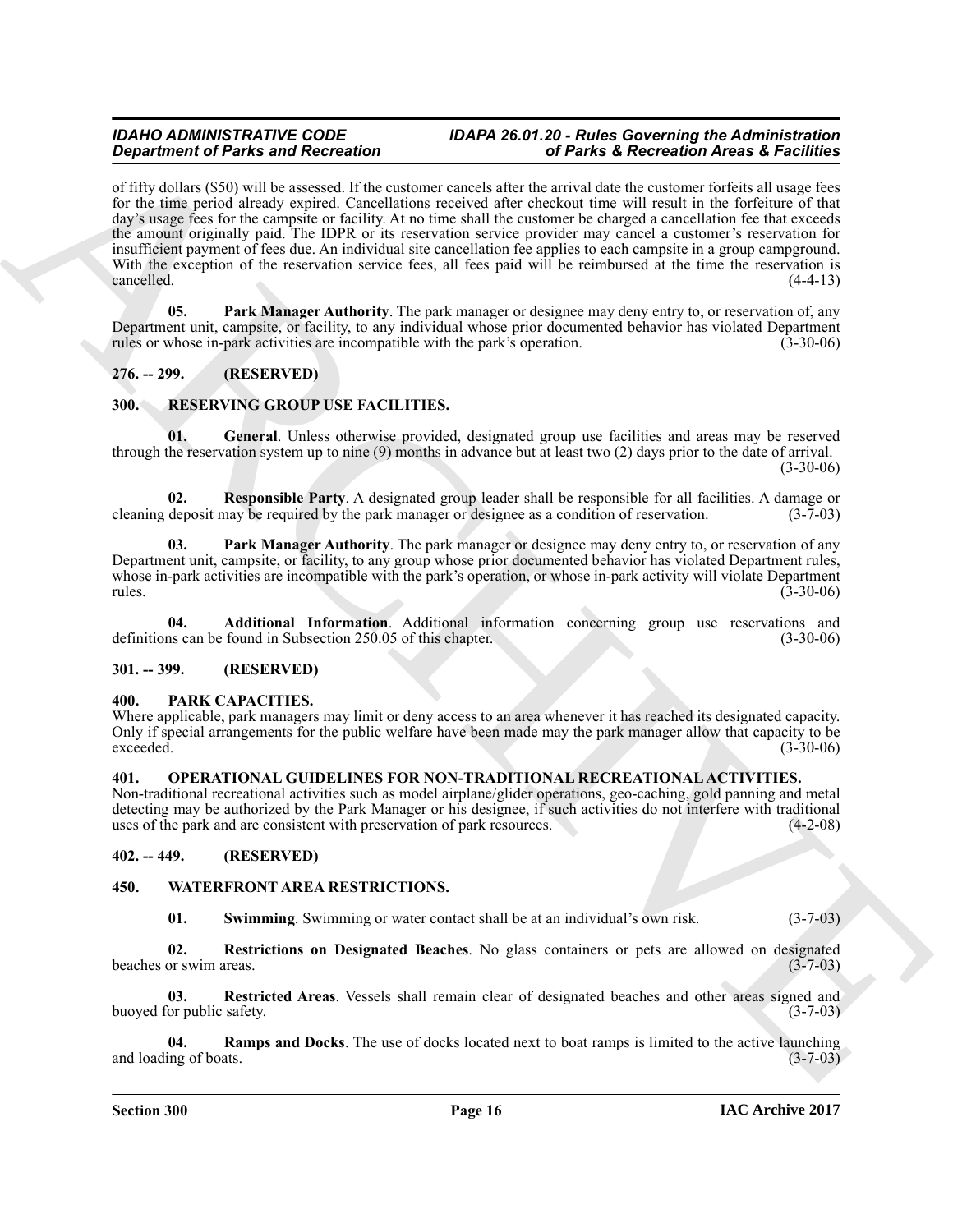<span id="page-16-19"></span>**05. Compliance with Laws**. Vessels operating on public waters administered by the Department shall fully comply with the Idaho Safe Boating Act, Title 67, Chapter 70 and the Marine Sewage Disposal Act, Title 67, Chapter 75, Idaho Code, and the rules promulgated thereunder. The director may establish rules prohibiting the use of boat motors or to limit the horsepower capacity on those vessels operating on waters administered by the Department.  $(3 - 7 - 03)$ 

# <span id="page-16-0"></span>**451. -- 474. (RESERVED)**

#### <span id="page-16-14"></span><span id="page-16-1"></span>**475. PETS.**

Government of Parks and Recreation<br>
(6) the same forces that the same star like to consider a particle with some particle with the same star like the same star like to the same star like to the same star like to the same Pets are allowed within lands administered by the Department only if confined or controlled on a leash not longer than six (6) feet in length. No person may allow their pet to create a disturbance which might be bothersome to other users. Excepting persons with disabilities who are assisted by guide animals, no person may permit their pet animals to enter or remain on any swim area or beach. Pet owners shall be responsible to clean up after their animals. Pets may not be left unattended. Areas for exercising pets off leash may be designated by the park manager or designee. Department employees may impound or remove any stray or unattended animals at the owner's expense. (3-7-03)

### <span id="page-16-2"></span>**476. -- 499. (RESERVED)**

#### <span id="page-16-13"></span><span id="page-16-3"></span>**500. LIVESTOCK.**

Grazing of livestock is not permitted within lands administered by the Department. Exceptions may be made by the board for grazing permits or otherwise permitting the use of lands administered by the Department for livestock. The use of saddle or other recreational livestock is prohibited on trails, roadways, and other areas unless designated<br>through signing for that purpose or with permission of the park manager or designee. (3-7-03) through signing for that purpose or with permission of the park manager or designee.

#### <span id="page-16-4"></span>**501. -- 524. (RESERVED)**

#### <span id="page-16-11"></span><span id="page-16-5"></span>**525. FIRES.**

The use of fires shall be restricted to fire circles, grills or other places otherwise designated by the park manager. All fires shall be kept under control at all times, and shall be extinguished before checking out of the campsite or whenever fire is left unattended. Areas may be closed to open fires during extreme fire danger. (3-13-97) whenever fire is left unattended. Areas may be closed to open fires during extreme fire danger.

### <span id="page-16-6"></span>**526. -- 549. (RESERVED)**

#### <span id="page-16-12"></span><span id="page-16-7"></span>**550. FIREWORKS.**

No person may use fireworks of any kind within lands administered by the Department, except under special permit issued by the director for exhibition purposes, and then only by persons designated by the director. (1-1-94)

### <span id="page-16-8"></span>**551. -- 574. (RESERVED)**

#### <span id="page-16-18"></span><span id="page-16-9"></span>**575. PROTECTION OF WILDLIFE.**

All molesting, injuring, or killing of any wild creature is strictly prohibited, except as provided by action of the Board and as established in Board Policy. Persons in possession of wildlife, which may be legally taken within state park<br>boundaries, shall comply with Idaho Fish and Game rules. (3-7-03) boundaries, shall comply with Idaho Fish and Game rules.

#### <span id="page-16-15"></span><span id="page-16-10"></span>**576. PROTECTION OF HISTORICAL, CULTURAL AND NATURAL RESOURCES.**

The digging, destruction or removal of historical, cultural or natural resources is prohibited. Collection for scientific and educational purposes will be through written permission of the park manager or designee only. (3-30-06)

<span id="page-16-17"></span>**Spreading of Human Ashes**. Human ashes may be spread on lands owned by the Idaho Department of Parks and Recreation. The exact location must be pre-approved by the Park Manager or designee. Ashes may not be spread in the water within a state park. (4-2-08)

<span id="page-16-16"></span>**02. Land-Use Restrictions**. The spreading of human ashes will not restrict the use of Department land from future development. The Department does not assign or convey any rights or restrictions by allowing the placement of ashes on the land, and there are no restrictions in the ability of the landowner to operate, develop, or otherwise use the land at their sole discretion without any obligation associated with the placement of ashes on the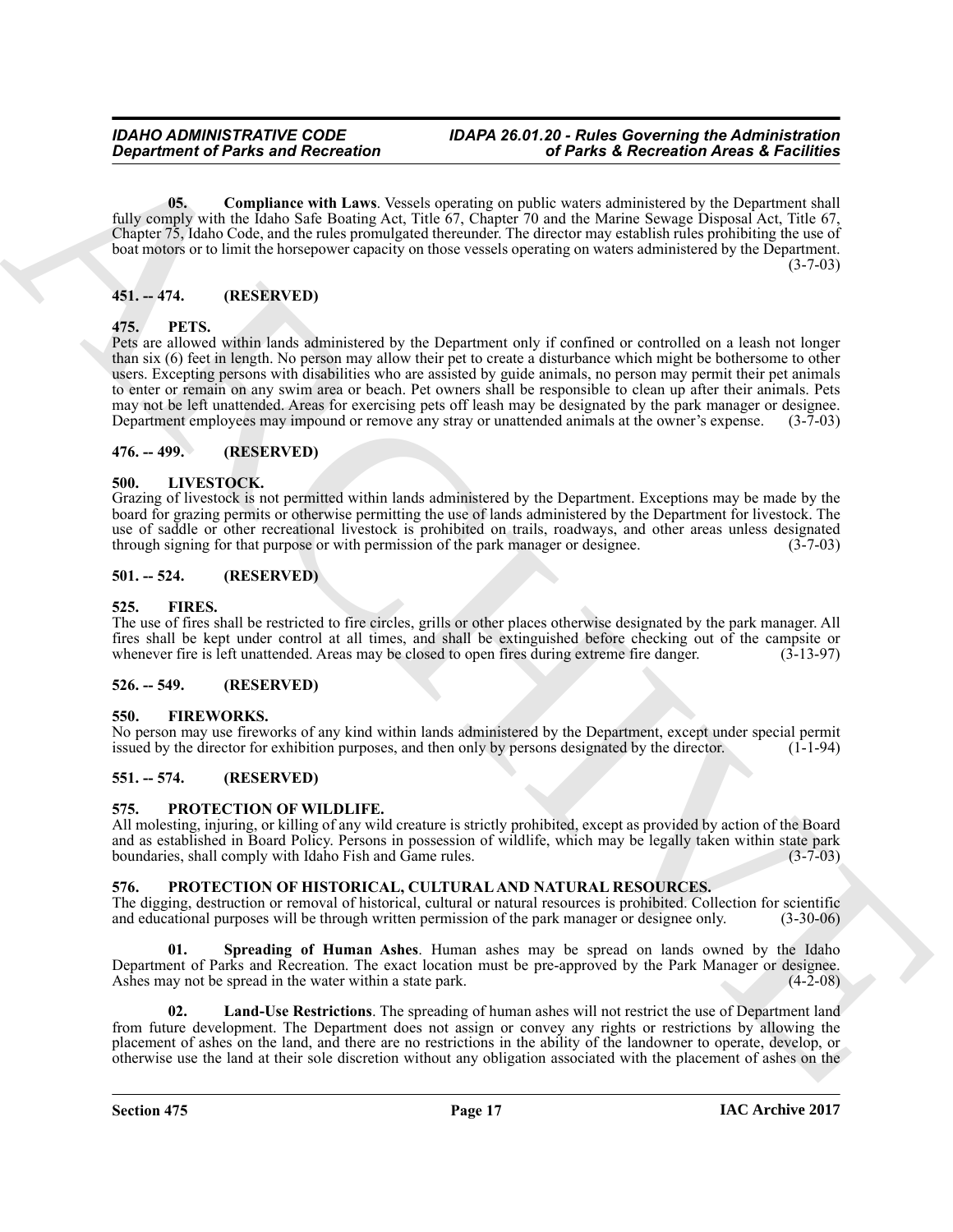$\mu$ land.  $(4-2-08)$ 

# <span id="page-17-0"></span>**577. -- 599. (RESERVED)**

# <span id="page-17-15"></span><span id="page-17-1"></span>**600. PERSONAL SAFETY, FIREARMS.**

Government of Parks and Recreation<br>
16 Parks 2. Recreation (4-2-0)<br>
161. The CoNNA Context of Parks 2. Recreation (4-2-0)<br>
161. The CoNNA Context of the Connective State of the Connective State of the Connective State of No person may purposefully or negligently endanger the life of any person or creature within any land administered by the Department. No person may discharge firearms or other projectile firing devices within any lands administered by the Department, except in the lawful defense of person, persons, or property or in the course of lawful hunting, or for exhibition or at designated ranges as authorized by the Director. (3-29-10)

### <span id="page-17-2"></span>**601. -- 624. (RESERVED)**

#### <span id="page-17-9"></span><span id="page-17-3"></span>**625. ADVERTISEMENTS/PROMOTIONS/DEMONSTRATIONS.**

<span id="page-17-12"></span>**01.** Printed Material. Public notices, public announcements, advertisements, or other printed matter shall only be posted or distributed in a special area approved by the park manager or designee. (3-30-06)

<span id="page-17-11"></span>**02. Political Advertising**. Political advertising is strictly prohibited within any lands administered by the Department. (3-30-06)

<span id="page-17-10"></span>**03. Demonstrations**. Public demonstrations are limited to areas approved by the park manager and subject to an approved permit issued after arrangements for sanitation, population density limitations, safety of persons and property, and regulation of traffic are made. (3-30-06) persons and property, and regulation of traffic are made.

#### <span id="page-17-4"></span>**626. -- 649. (RESERVED)**

#### <span id="page-17-13"></span><span id="page-17-5"></span>**650. AUTHORIZED OPERATIONS.**

No person, firm, or corporation may operate any concession, business, or enterprise within lands administered by the Department without written permission or permit from the board. No person(s), partnership, corporation, association or other organized groups may: (1-1-94) or other organized groups may:

| Beg or Solicit for Any Purpose. | $(7-1-93)$ |
|---------------------------------|------------|
|                                 |            |

**02. Game or Operate a Gaming Device of Any Nature**. (7-1-93)

**03. Abandon Any Property**. Leaving property on Department lands is prohibited unless registered in a campsite or permitted by the park manager or designee. Property left on Department lands for more than twenty-four (24) hours will be removed at the owner's expense.  $(24)$  hours will be removed at the owner's expense.

**04. Discriminate**. Discriminate in any manner against any person or persons because of race, color, origin. religion. gender, age or disability within lands administered by the Department. (1-1-94) national origin, religion, gender, age or disability within lands administered by the Department.

#### <span id="page-17-6"></span>**651. -- 674. (RESERVED)**

#### <span id="page-17-14"></span><span id="page-17-7"></span>**675. DEPARTMENT RESPONSIBILITY.**

The Department is not responsible for damage to, or theft of personal property within lands administered by the Department. All visitors use facilities and areas at their own risk. Department. All visitors use facilities and areas at their own risk.

<span id="page-17-8"></span>**676. -- 999. (RESERVED)**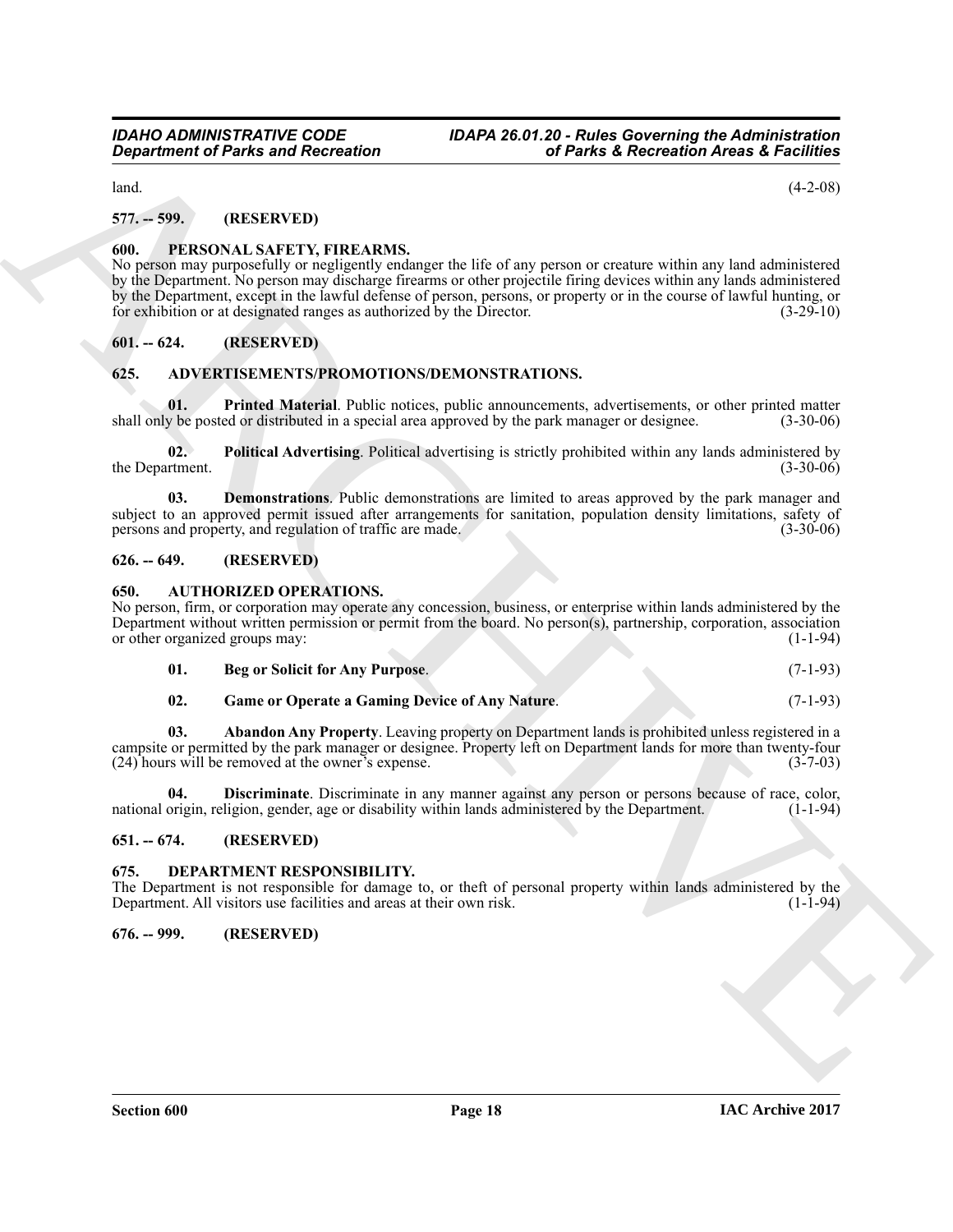# *Subject Index*

#### **A**

Advertisements/Promotions/ Demonstrations 18 Demonstrations 18 Political Advertising 18 Printed Material 18 Authority Conferrable On Employees - Enforcement 6 Director Authority 6 Park Manager Authority 7 Authorized Operations 18

# **B**

Boating Facilities 10 Moorage & Use of Marine Facilities 10 Moorage Fees 10 Self-Registration 10 Use of Onshore Campsites 10

# **C**

Camping 9 Camping Prohibited 10 Campsite Parking 9 Check Out 9 Condition of Campsite 9 Equipment 9 Length of Stay 9 Liquid Waste Disposal 9 Motorized Equipment 9 Occupancy 9 Registration Required 9 Responsible Party 10 Self Registration 9 Visitors 10 Camping Day, Definitions 4 **Campsites** Reservation Service Fees, Individual Campsite or Facility 13 Criteria For Individual Campsite, Camping Cabin, & Yurt Reservations 15 Confirmation Requirements 15 Individual Campsite & Facility Reservations 15 Park Manager Authority 16 Reservation Cancellations 15 Reservation Modifications 15

#### **D**

Definitions, IDAPA 26.01.20 3 ADA Accessible Facilities 4 ADA Campsites & Facilities 3 Board 4 Camping Day 4 Camping Unit 4 Campsite 5

Day Use 5 Department 5 Designated Beach 5 Designated Roads & Trails 5 Director 5 Dock & Boating Facility 5 Encroachments 5 Extra Vehicle 5 Facilities 5 Group Use 5 Motorized Vehicle 6 Overnight Use 6 Overnight Use Fee 6 Park or Program Manager 6 Primary Season 6 Serviced Amenities 6 Standard Amenities 6 Vessel 6 Vessel Length 6 Department Responsibility 18

### **F**

[AR](#page-5-2)[CH](#page-13-6)[IV](#page-7-13)[E](#page-7-14) Fee Schedule Boating Facilities 14 Campsites 12 Group Facility 13 Cleaning and Damage Deposits 14 Day Use 14 Individual Fees 14 Non-Refundable, Non-Transferable 13 Motor Vehicle Entrance Fee 13 Special Fees 14 Length of Stay 14 Modification of Fees 14 Sales Tax 14 Special Charges 14 Winter Access Program Fees 14 Daily Pass 15 Season Pass 15 Fees & Services 11 Admission Fees 11 Authority 11 Camping 11 Cooperative Fee Programs 11 Encroachment Permit Application Fee 11 Fee Collection Surcharge 11 Fees & Deposits 11 General Provisions 11 Group Use 11 Fires 17 Fireworks 17 **L** Livestock 17

### **O**

Operational Guidelines for Nontraditional Recreational Activities 16 Overnight Use 10 Check Out 10 Length of Stay 10 Occupancy 10 Overnight Use Fees 10 Overnight Use Prohibited 11 Registration Required 10 Responsible Party 11 Self Registration 10

# **P**

Park Capacities 16 Parking Violations 8 Citations for Violations 8 Designated Campgrounds 8 Designated Overnight Use Area 8 Fee Collection Surcharge 8 Land or Facilities Administered by the Department 8 Penalties For Violations 7 Civil Claim 7 Violators 7 Personal Safety, Firearms 18 Pets 17 Preservation of Public Property 7 Protection Of Historical, Cultural & Natural Resources 17 Land-use Restrictions 17 Spreading of Human Ashes 17 Protection Of Wildlife 17 Public Behavior 8 Alcohol 9 Day Use 8 Littering 9 Noise 8 Quiet Hours 8 Resisting & Obstructing a Park Employee Prohibited 8 Smoking 9

# **R**

Reserving Group Use Facilities 16 Additional Information 16 General 16 Park Manager Authority 16 Responsible Party 16

# **U**

Use of Motor Vehicles 7 Compliance With Posted Regulatory Signs Required 8 Motorcycle & ATV Safety Helmets 7